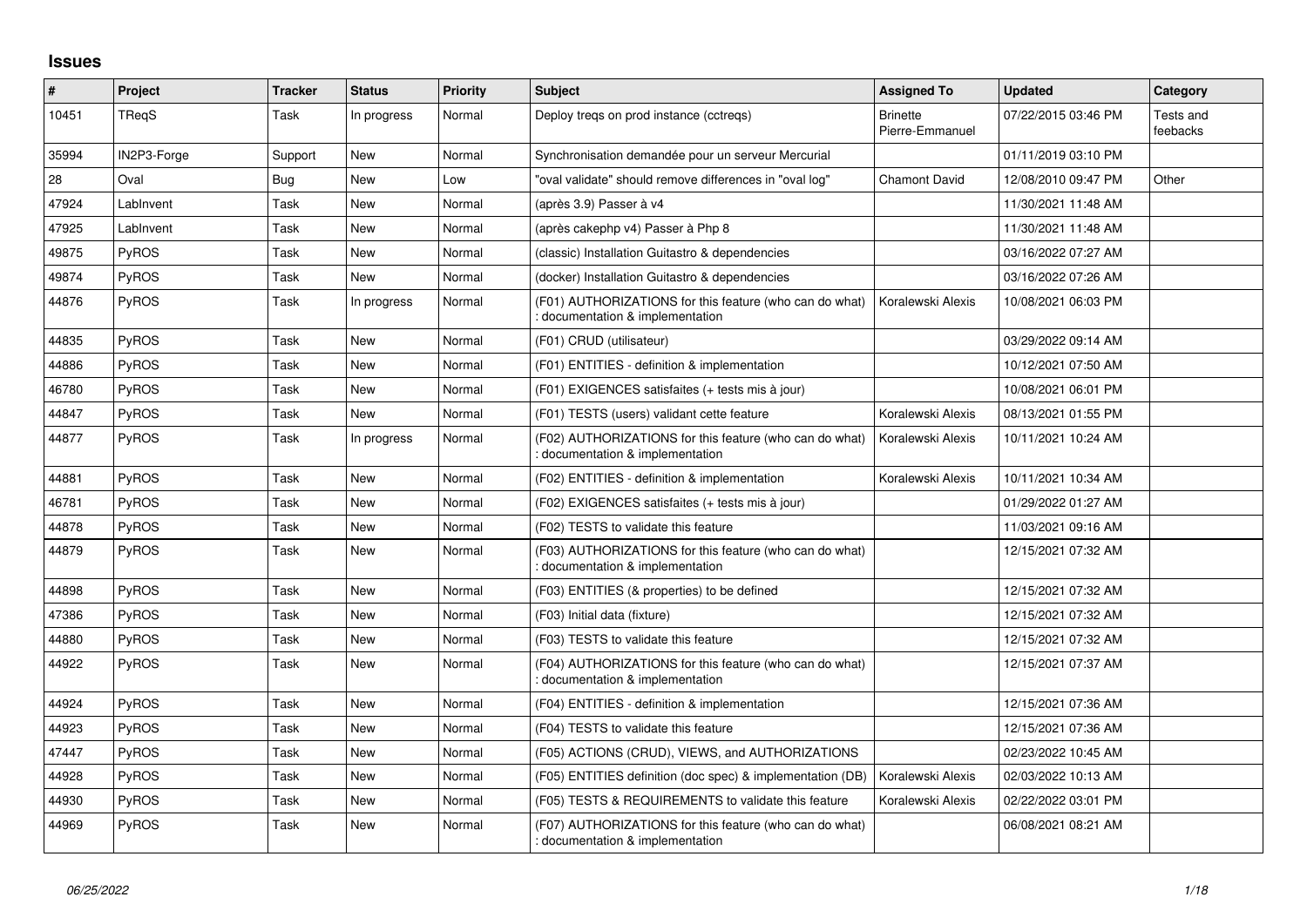| #     | Project       | <b>Tracker</b> | <b>Status</b> | <b>Priority</b> | <b>Subject</b>                                                                                                       | <b>Assigned To</b> | <b>Updated</b>      | Category  |
|-------|---------------|----------------|---------------|-----------------|----------------------------------------------------------------------------------------------------------------------|--------------------|---------------------|-----------|
| 44973 | PyROS         | Task           | <b>New</b>    | Normal          | (F07) Scheduling Sequences according to priorities, quotas,<br>observing conditions, Seq parameters, Seq constraints |                    | 05/06/2021 02:59 PM |           |
| 44987 | <b>PyROS</b>  | Task           | <b>New</b>    | Normal          | (F08) AUTHORIZATIONS for this feature (who can do what)<br>documentation & implementation                            |                    | 06/08/2021 08:20 AM |           |
| 44334 | PyROS         | Task           | In progress   | High            | (F08) Intégration protocole INDI                                                                                     |                    | 05/06/2021 05:05 PM |           |
| 44994 | PyROS         | Task           | New           | Normal          | (F09) AUTHORIZATIONS for this feature (who can do what)<br>: doc & implem.                                           |                    | 12/14/2021 12:15 PM |           |
| 44993 | PyROS         | Task           | New           | Normal          | (F09) ENTITIES definition & implementation                                                                           |                    | 12/14/2021 12:33 PM |           |
| 46787 | PyROS         | Task           | New           | Normal          | (F09) REQUIREMENTS validated (+ tests udpated)                                                                       |                    | 12/14/2021 12:18 PM |           |
| 44995 | PyROS         | Task           | New           | Normal          | (F09) TESTS to validate this feature                                                                                 |                    | 10/08/2021 05:45 PM |           |
| 45291 | <b>PyROS</b>  | Task           | New           | Normal          | (F10) AUTHORIZATIONS for this feature (who can do what)<br>documentation & implementation                            |                    | 06/08/2021 08:19 AM |           |
| 45290 | PyROS         | Task           | <b>New</b>    | Normal          | (F10) ENTITIES - definition & implementation                                                                         |                    | 06/03/2021 09:17 AM |           |
| 45346 | <b>PyROS</b>  | Task           | New           | Normal          | (F10) ENTITIES - Initial data (fixture)                                                                              |                    | 06/03/2021 09:17 AM |           |
| 45292 | PyROS         | Task           | <b>New</b>    | Normal          | (F10) TESTS to validate this feature                                                                                 |                    | 05/27/2021 11:11 AM |           |
| 47387 | PyROS         | Task           | New           | Normal          | (F14) CRUD config                                                                                                    |                    | 01/29/2022 01:24 AM |           |
| 47388 | PyROS         | Task           | New           | High            | (F14) ENTITIES - definition & implementation - CONFIG<br><b>FILES</b>                                                |                    | 01/29/2022 01:25 AM |           |
| 46788 | PyROS         | Task           | <b>New</b>    | Normal          | (F14) EXIGENCES satisfaites (+ tests mis à jour)                                                                     |                    | 01/29/2022 01:24 AM |           |
| 45818 | PyROS         | Task           | New           | Normal          | (F14) TESTS to validate this feature                                                                                 |                    | 08/09/2021 10:43 AM |           |
| 44166 | <b>PyROS</b>  | Task           | <b>New</b>    | High            | (GF1) DOCUMENTATION                                                                                                  |                    | 03/04/2022 11:57 AM |           |
| 44389 | PyROS         | Task           | New           | High            | (GF1) PROJECT MANAGEMENT (REDMINE FORGE) :<br>Features, tasks, gantt, kanban                                         |                    | 03/04/2022 11:56 AM |           |
| 44168 | PyROS         | Task           | New           | High            | (GF2) INSTALL & DEPLOY                                                                                               |                    | 03/16/2022 07:27 AM |           |
| 44388 | <b>PyROS</b>  | Task           | <b>New</b>    | High            | (GF2) SOURCE CODE MANAGEMENT (GITLAB)                                                                                |                    | 02/02/2022 12:28 PM | Evolution |
| 47962 | LabInvent     | Task           | New           | Urgent          | (IRAP only) re-install inventirap avec php7                                                                          |                    | 11/30/2021 03:17 PM |           |
| 48222 | LabInvent     | Task           | <b>New</b>    | Normal          | (NEW func) Gérer Suivi d'un User                                                                                     |                    | 12/13/2021 10:39 AM |           |
| 9525  | <b>IGOSat</b> | Task           | New           | Normal          | (ODB / SCAO) Conception de la SCAO / Interfaçage avec<br><b>l'ODB</b>                                                |                    | 03/27/2015 10:11 AM |           |
| 9151  | <b>IGOSat</b> | Task           | New           | Normal          | (ODB) Code de simulation fonctionelle                                                                                |                    | 02/18/2015 05:13 PM |           |
| 9524  | <b>IGOSat</b> | Task           | New           | Normal          | (ODB) Logiciel de Vol                                                                                                |                    | 03/24/2015 03:41 PM |           |
| 9099  | <b>IGOSat</b> | Task           | In progress   | Normal          | (PRO) Phase A                                                                                                        |                    | 03/24/2015 03:58 PM |           |
| 9136  | <b>IGOSat</b> | Task           | New           | Normal          | (PRO) Phase B                                                                                                        |                    | 03/24/2015 03:58 PM |           |
| 9137  | <b>IGOSat</b> | Task           | New           | Normal          | (PRO) Phase C                                                                                                        |                    | 03/24/2015 03:58 PM |           |
| 44914 | PyROS         | Task           | New           | Normal          | (re-)Démarrer, mettre en Pause, ou Stopper tout ou partie du<br>système                                              |                    | 04/30/2021 12:40 PM |           |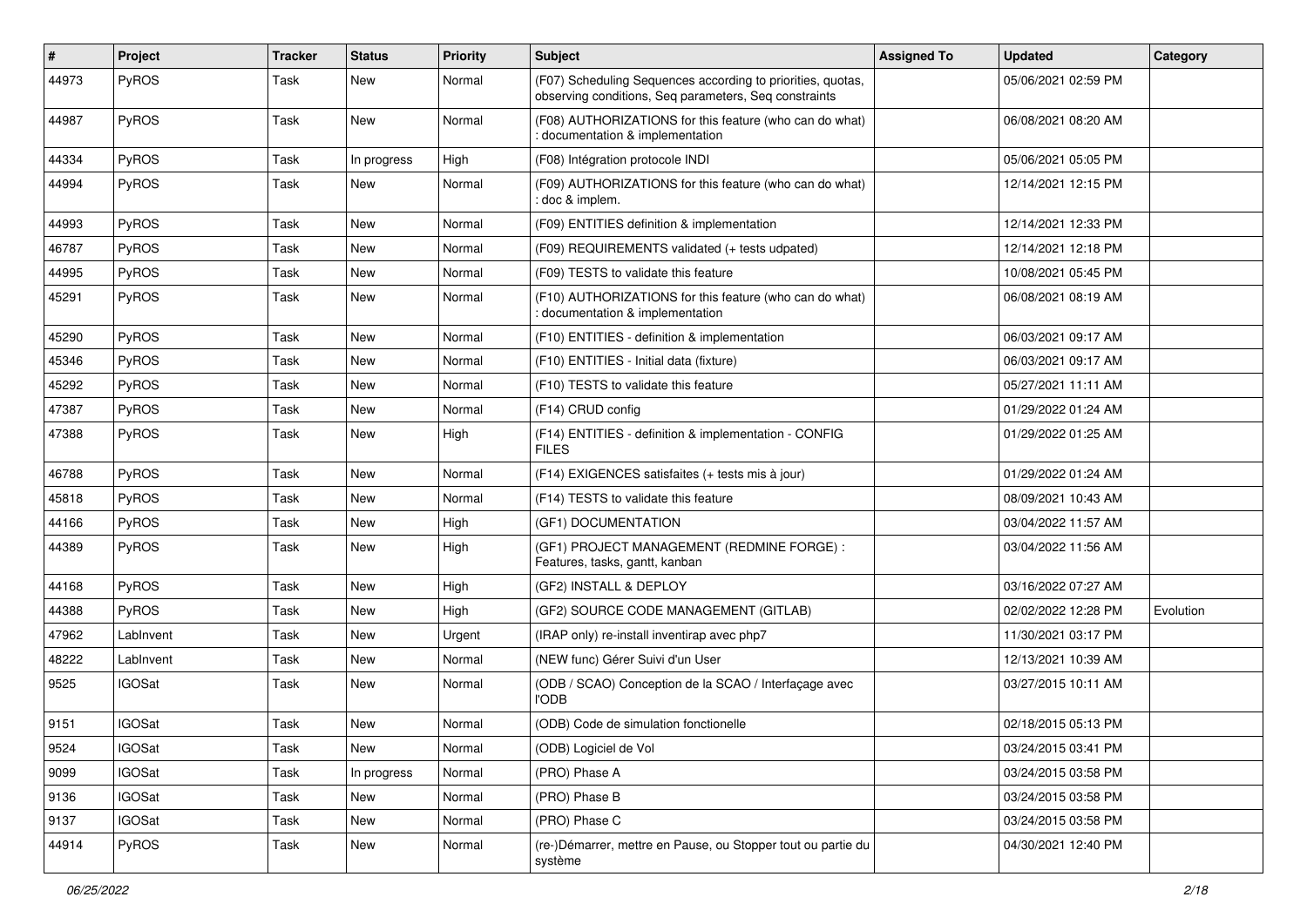| $\vert$ # | Project       | Tracker | <b>Status</b> | <b>Priority</b> | <b>Subject</b>                                                                                                 | <b>Assigned To</b> | <b>Updated</b>      | Category |
|-----------|---------------|---------|---------------|-----------------|----------------------------------------------------------------------------------------------------------------|--------------------|---------------------|----------|
| 44945     | PyROS         | Task    | New           | Normal          | (READ 1) Sequence detailed view                                                                                |                    | 02/03/2022 09:45 AM |          |
| 9527      | <b>IGOSat</b> | Task    | <b>New</b>    | Normal          | (SAE / ODB) Réalisation de cartes électroniques pour le<br>satellite IGOSat                                    |                    | 03/24/2015 03:52 PM |          |
| 9100      | <b>IGOSat</b> | Task    | Assigned      | Normal          | (SAE) Réalisation d'un banc de test du système<br>d'alimentation électrique                                    |                    | 02/10/2015 06:48 PM |          |
| 9098      | <b>IGOSat</b> | Task    | Assigned      | Normal          | (SCA) Capteurs d'attitude et Banc de Contrôle                                                                  |                    | 02/11/2015 01:57 PM |          |
| 9108      | <b>IGOSat</b> | Task    | Assigned      | Normal          | (SCA) Modélisation de la boucle de contrôle SCAO                                                               |                    | 02/11/2015 02:00 PM |          |
| 9103      | <b>IGOSat</b> | Task    | Assigned      | Normal          | (SCI) Banc de test du scintillateur                                                                            |                    | 02/10/2015 06:48 PM |          |
| 9115      | <b>IGOSat</b> | Task    | Assigned      | Normal          | (SCI) Banc de test du scintillateur, simulations et estimation<br>de la dose reçue                             |                    | 02/11/2015 03:41 PM |          |
| 9526      | <b>IGOSat</b> | Task    | New           | Normal          | (SCI) Electronique d'acquisition de l'instrument Scintillateur                                                 |                    | 03/24/2015 03:50 PM |          |
| 9102      | <b>IGOSat</b> | Task    | Assigned      | Normal          | (SOL) Conception de la station sol                                                                             |                    | 02/10/2015 06:48 PM |          |
| 9116      | <b>IGOSat</b> | Task    | Assigned      | Normal          | (STM) Conception mécanique                                                                                     |                    | 02/11/2015 03:43 PM |          |
| 9101      | <b>IGOSat</b> | Task    | Assigned      | Normal          | (STM) Réalisation d'un modèle structurel et thermique                                                          |                    | 02/10/2015 06:48 PM |          |
| 9109      | <b>IGOSat</b> | Task    | Assigned      | Normal          | (SYS) Ingénierie système                                                                                       |                    | 02/11/2015 02:05 PM |          |
| 9111      | <b>IGOSat</b> | Task    | Assigned      | Normal          | (TEL) Mise en oeuvre de la carte de télécommunication                                                          |                    | 03/24/2015 03:36 PM |          |
| 47912     | LabInvent     | Task    | New           | High            | (VUE) Elements et Helper                                                                                       |                    | 11/30/2021 03:51 PM |          |
| 48757     | LabInvent     | Feature | <b>New</b>    | Immediate       | *** F -<br>DIVERS TODO (à dispatcher)                                                                          | Pallier Etienne    | 01/19/2022 04:12 PM |          |
| 47867     | LabInvent     | Task    | New           | High            | *** F - Autorisations (Users)                                                                                  |                    | 11/30/2021 03:47 PM |          |
| 47907     | LabInvent     | Task    | New           | Normal          | *** F - Config YAML (champs materiels) : champs<br>obligatoires, recommandés, ou readonly                      |                    | 11/30/2021 01:25 PM |          |
| 47865     | LabInvent     | Feature | New           | Normal          | *** F - Configuration générale                                                                                 |                    | 12/13/2021 11:06 AM |          |
| 47932     | LabInvent     | Feature | New           | Normal          | *** F - DOC (documentation)                                                                                    |                    | 11/30/2021 01:10 PM |          |
| 47864     | LabInvent     | Feature | New           | Normal          | *** F - ENTITY - Autres                                                                                        |                    | 11/30/2021 12:57 PM |          |
| 47895     | LabInvent     | Feature | New           | Normal          | *** F - ENTITY - Documents attachés (à Materiel ou Suivi)                                                      |                    | 12/13/2021 11:09 AM |          |
| 47959     | LabInvent     | Task    | <b>New</b>    | Normal          | *** F - ENTITY - Fournisseurs                                                                                  |                    | 11/30/2021 12:57 PM |          |
| 47957     | LabInvent     | Feature | New           | Normal          | *** F - ENTITY - Les GROUPES (de User ou Materiel) :<br>Thématique, Métier, Projet, Site (+ Pole ou Service ?) |                    | 12/13/2021 11:12 AM |          |
| 47860     | LabInvent     | Feature | <b>New</b>    | Immediate       | *** F - ENTITY - Materiels                                                                                     |                    | 01/19/2022 03:51 PM |          |
| 47862     | LabInvent     | Feature | New           | Normal          | *** F - ENTITY - Prets (de Materiel)                                                                           |                    | 12/13/2021 11:10 AM |          |
| 47930     | LabInvent     | Task    | New           | Normal          | *** F - ENTITY - QrCode                                                                                        |                    | 11/30/2021 01:26 PM |          |
| 47861     | LabInvent     | Feature | New           | Urgent          | *** F - ENTITY - Suivis (de Materiel ou User)                                                                  |                    | 12/13/2021 11:10 AM |          |
| 47863     | LabInvent     | Feature | New           | High            | *** F - ENTITY - Users                                                                                         |                    | 11/30/2021 03:43 PM |          |
| 47875     | LabInvent     | Feature | New           | Urgent          | *** F - ENTITY GÉNÉRIQUE - Actions & Vues génériques (&<br>Refactorisation)                                    |                    | 12/01/2021 11:21 AM |          |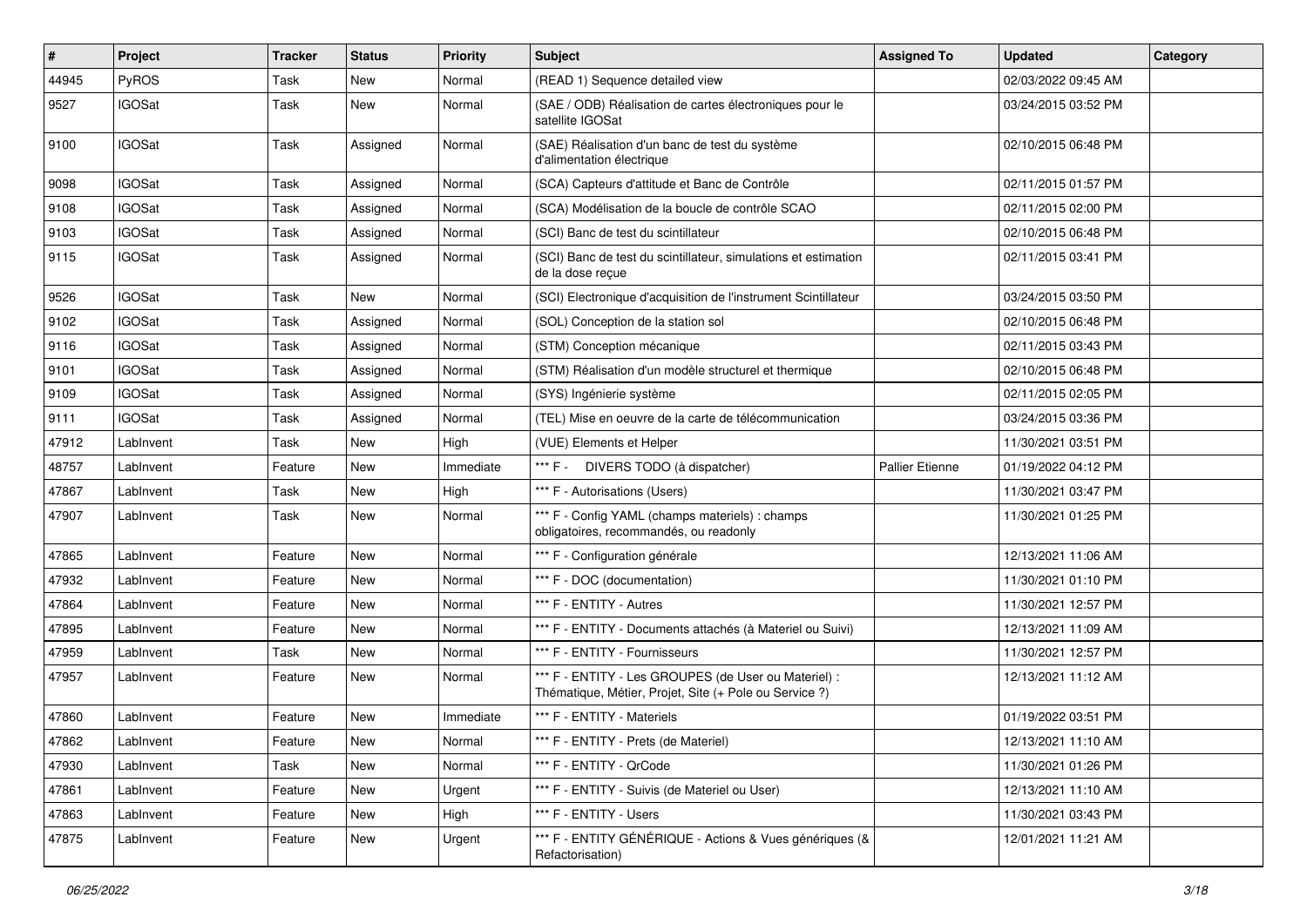| $\vert$ # | Project      | <b>Tracker</b> | <b>Status</b> | <b>Priority</b> | Subject                                                                                                                                  | <b>Assigned To</b> | <b>Updated</b>      | Category |
|-----------|--------------|----------------|---------------|-----------------|------------------------------------------------------------------------------------------------------------------------------------------|--------------------|---------------------|----------|
| 47951     | LabInvent    | Feature        | New           | Normal          | *** F - Etiquettes & Imprimantes                                                                                                         |                    | 11/30/2021 01:42 PM |          |
| 47921     | LabInvent    | Feature        | New           | Immediate       | *** F - Framework CakePhp                                                                                                                |                    | 12/02/2021 04:45 PM |          |
| 47866     | LabInvent    | Feature        | New           | Urgent          | *** F - Installation                                                                                                                     |                    | 12/13/2021 11:08 AM |          |
| 47897     | LabInvent    | Task           | New           | High            | *** F - Stats (Users)                                                                                                                    |                    | 11/30/2021 03:48 PM |          |
| 47868     | LabInvent    | Task           | <b>New</b>    | Normal          | *** F - Super Entité (AppController, AppTable)                                                                                           |                    | 11/30/2021 01:34 PM |          |
| 47869     | LabInvent    | Feature        | New           | Normal          | *** F - Tests                                                                                                                            |                    | 12/06/2021 02:28 PM |          |
| 44151     | PyROS        | Feature        | New           | High            | *** GF1 - PROJ - Project management, documentation,<br>formation des utilisateurs, interfaces, plan de justification de<br>la définition |                    | 01/31/2022 11:32 AM |          |
| 44148     | PyROS        | Feature        | New           | High            | *** GF2 - INST - Config, Install, udpate, deploy (IRAP,<br>CNES, TAROT)                                                                  |                    | 03/16/2022 07:27 AM |          |
| 44659     | PyROS        | Feature        | New           | Normal          | *** GF3 - INFRA - Hardware, Operating System, Network,<br>Security & Safety                                                              |                    | 03/16/2022 04:51 PM |          |
| 44721     | PyROS        | Feature        | New           | Normal          | *** GF4 - QUAL - Quality & Tests - High level tests<br>(integration & functional), plan tests, validation des<br>exigences (qualif)      |                    | 03/16/2022 04:55 PM |          |
| 45452     | <b>PyROS</b> | Story          | New           | Normal          | *** REQ-0XX REQUIREMENTS FROM CNES (PR)                                                                                                  |                    | 06/14/2021 01:17 PM |          |
| 44811     | PyROS        | Story          | New           | Normal          | *** REQ-100 FROM CCTP TAROT-NC & MEETINGS                                                                                                |                    | 03/16/2022 04:38 PM |          |
| 44812     | PyROS        | Story          | New           | Normal          | *** REQ-200 FOR TAROT NETWORK INTEGRATION                                                                                                |                    | 06/14/2021 01:13 PM |          |
| 44150     | PyROS        | Feature        | In progress   | Normal          | *** SF01 - USR - Users, Roles, and Authorizations<br>Management                                                                          |                    | 03/29/2022 09:14 AM |          |
| 44154     | PyROS        | Feature        | In progress   | Normal          | *** SF02 - SCP - Scientific Programs Management                                                                                          |                    | 03/29/2022 09:17 AM |          |
| 44159     | PyROS        | Feature        | New           | Normal          | *** SF03 - ENV - Environment Monitoring (int/ext,<br>observatory & weather)                                                              |                    | 05/05/2022 09:54 AM |          |
| 44161     | PyROS        | Feature        | New           | High            | *** SF04 - SPV - System Coordination & Supervision :<br>Majordome (Conducting) (head)                                                    |                    | 03/15/2022 04:45 PM |          |
| 44153     | PyROS        | Feature        | New           | Normal          | *** SF05 - SEQ - Observation Sequences Management                                                                                        | Koralewski Alexis  | 02/23/2022 10:45 AM |          |
| 44158     | PyROS        | Feature        | New           | Normal          | *** SF06 - ALR - Alerts Management                                                                                                       |                    | 03/15/2022 04:46 PM |          |
| 44160     | PyROS        | Feature        | New           | Normal          | *** SF07 - PLN - Observation Sequences Planning &<br>Scheduling                                                                          |                    | 03/15/2022 04:46 PM |          |
| 44162     | PyROS        | Feature        | New           | High            | *** SF08 - EXE (SOX) - Observation Sequence (SO)<br>eXecution                                                                            |                    | 03/15/2022 04:46 PM |          |
| 44163     | PyROS        | Feature        | New           | Normal          | *** SF09 - CMC - Command Control - Telescope &<br>Instruments Control & Monitoring (DeviceController,<br>AgentDevice)                    |                    | 03/16/2022 07:28 AM |          |
| 44584     | PyROS        | Feature        | New           | Normal          | *** SF10 - CAL - Calibration (Dark/Bias/Flat)                                                                                            |                    | 03/15/2022 04:48 PM |          |
| 44514     | PyROS        | Feature        | New           | Normal          | *** SF11 - IPC - Images Processing (Grenouille)                                                                                          | Klotz Alain        | 03/15/2022 04:44 PM |          |
| 44164     | PyROS        | Feature        | New           | Normal          | *** SF12 - IAN - Images Analysis (Triton)                                                                                                |                    | 03/15/2022 04:48 PM |          |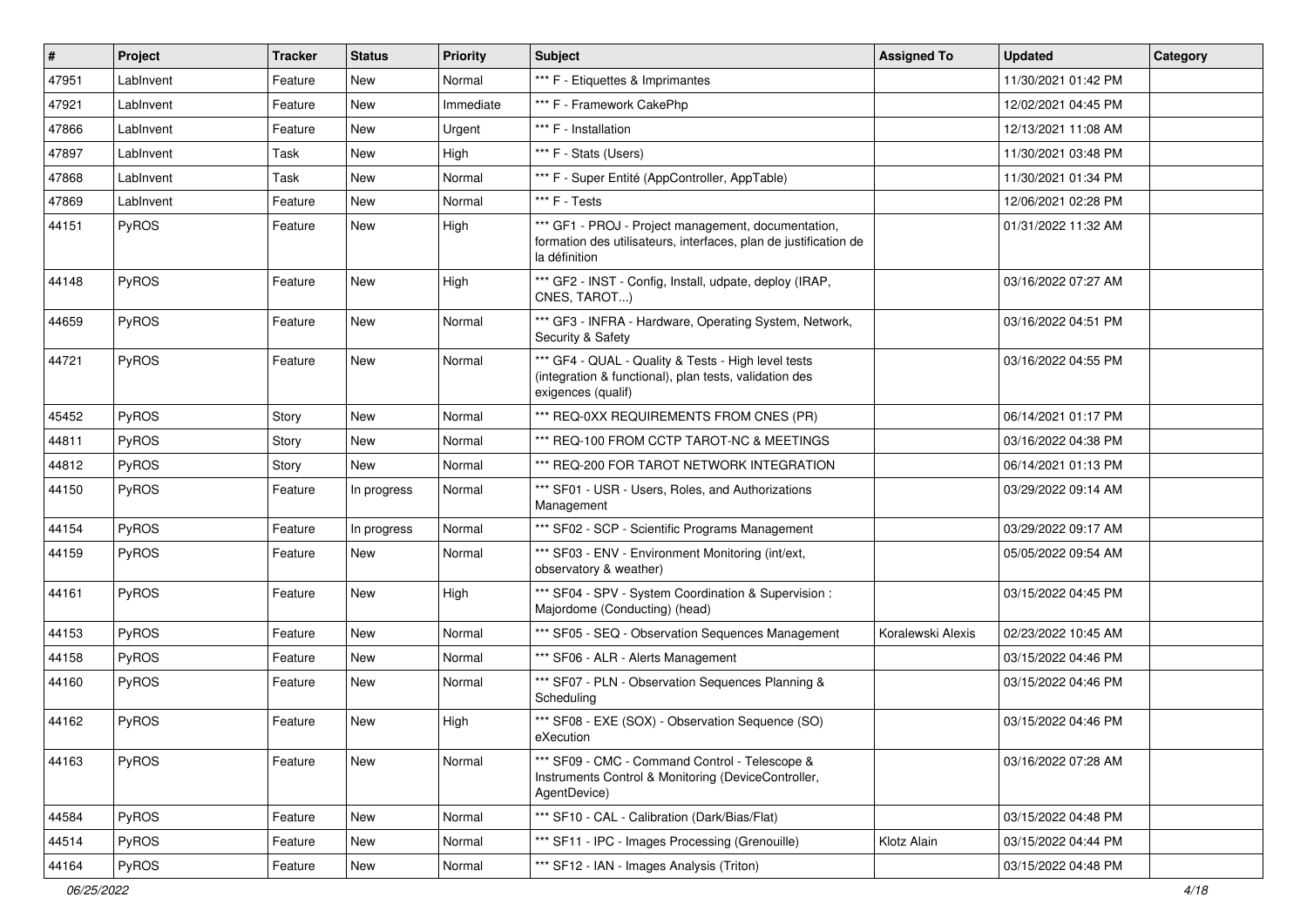| #     | Project          | <b>Tracker</b> | <b>Status</b> | <b>Priority</b> | <b>Subject</b>                                                                                    | <b>Assigned To</b> | <b>Updated</b>      | Category                      |
|-------|------------------|----------------|---------------|-----------------|---------------------------------------------------------------------------------------------------|--------------------|---------------------|-------------------------------|
| 44661 | PyROS            | Feature        | New           | Normal          | *** SF13 - IAF - Images Fetching (quicklook & download)                                           |                    | 03/15/2022 04:49 PM |                               |
| 44172 | PyROS            | Feature        | New           | High            | *** SF14 - OCF - Observatory Unit & Site Configuration                                            |                    | 01/29/2022 01:24 AM |                               |
| 44658 | <b>PyROS</b>     | Feature        | New           | High            | *** SF15 - SST - START&STOP - System Startup (launch),<br>monitoring, and Shutdown                |                    | 05/24/2022 02:55 PM |                               |
| 44165 | PyROS            | Feature        | <b>New</b>    | Normal          | *** SF16 - DSH - General monitoring : Dashboard (website)                                         |                    | 03/15/2022 11:26 PM |                               |
| 45485 | <b>PyROS</b>     | Feature        | New           | High            | **** D0 - GENERAL, ADMINISTRATIVE & TECHNICAL                                                     |                    | 03/16/2022 04:53 PM |                               |
| 45480 | PyROS            | Feature        | New           | High            | **** D1 - System Security & Control                                                               |                    | 05/24/2022 02:55 PM |                               |
| 45481 | PyROS            | Feature        | New           | Normal          | **** D2 - Users & Programs                                                                        |                    | 03/29/2022 09:17 AM |                               |
| 45482 | PyROS            | Feature        | New           | High            | **** D3 - Sequences submission & plannig                                                          |                    | 02/22/2022 03:01 PM |                               |
| 45483 | PyROS            | Feature        | New           | High            | **** D4 - Images production (L0)                                                                  |                    | 03/16/2022 07:28 AM |                               |
| 45484 | <b>PyROS</b>     | Feature        | New           | Normal          | **** D5 - Images management (L1-L2)                                                               |                    | 02/02/2022 02:36 PM |                               |
| 44713 | <b>PyROS</b>     | Story          | New           | Normal          | **** REQ-020 CCTP                                                                                 |                    | 07/01/2021 08:30 AM |                               |
| 44717 | PyROS            | Story          | New           | Normal          | **** REQ-022 TAROT NC                                                                             |                    | 06/14/2021 01:19 PM |                               |
| 44718 | PyROS            | Story          | New           | Normal          | **** REQ-025 AJOUT TNC                                                                            |                    | 06/14/2021 01:19 PM |                               |
| 44715 | PyROS            | Story          | New           | Normal          | **** REQ-065 AJOUT UPGRADE                                                                        |                    | 06/14/2021 01:19 PM |                               |
| 44716 | <b>PyROS</b>     | Story          | New           | Normal          | **** REQ-071 AJOUT OSMOSE                                                                         |                    | 06/14/2021 01:19 PM |                               |
| 5838  | <b>AGATA DAQ</b> | Support        | New           | Normal          | /agatadisks                                                                                       | Aubert Yann        | 01/17/2014 06:07 PM |                               |
| 49213 | PyROS            | Task           | In progress   | Normal          | 1 - (L0) - Récupération et organisation des images L0 (RAW<br>fits)                               | Klotz Alain        | 02/02/2022 02:42 PM |                               |
| 47954 | LabInvent        | Task           | New           | Normal          | 1 - CREATED                                                                                       |                    | 11/30/2021 01:27 PM |                               |
| 49214 | <b>PyROS</b>     | Task           | In progress   | Normal          | 2 - (L1a) - Pré-traitement de chaque image (dans l'ordre)<br>(fits $RAW \Rightarrow$ fits $CAL$ ) | Klotz Alain        | 02/02/2022 02:42 PM |                               |
| 47953 | LabInvent        | Task           | New           | Normal          | 2a - TOBEORDERED (optionnel)                                                                      |                    | 11/30/2021 01:27 PM |                               |
| 47935 | LabInvent        | Task           | New           | Normal          | 2b - VALIDATED                                                                                    |                    | 11/30/2021 01:27 PM |                               |
| 49215 | <b>PyROS</b>     | Task           | In progress   | Normal          | 3 - (L1b) - Reconnaissance du champ (lien entre pixels et<br>coord célestes) (+ json CATA)        | Klotz Alain        | 02/02/2022 02:36 PM |                               |
| 47936 | LabInvent        | Task           | New           | High            | 3-4 - TBO & ARCHIVED                                                                              |                    | 11/30/2021 03:43 PM |                               |
| 49216 | <b>PyROS</b>     | Task           | New           | Normal          | 4 - (L1c) - Combinaison d'images                                                                  | Klotz Alain        | 02/02/2022 02:36 PM |                               |
| 49217 | <b>PyROS</b>     | Task           | New           | Normal          | 5 - (L2) Critères de qualité d'image (+ json QUAL)                                                | Klotz Alain        | 02/02/2022 02:37 PM |                               |
| 11100 | Lavoisier        | <b>Bug</b>     | New           | Normal          | <element-ignore> should not remove the namespace<br/>declaration (xmlns)</element-ignore>         |                    | 10/16/2015 01:48 PM | <b>XML Template</b><br>Engine |
| 47927 | LabInvent        | Task           | New           | High            | A gérer via fichier conf YAML                                                                     |                    | 11/30/2021 03:47 PM |                               |
| 187   | RIsngCons        | Feature        | New           | Low             | Abort limit/delete/ack                                                                            | Puel Mattieu       | 10/07/2009 01:08 PM |                               |
| 47872 | LabInvent        | Task           | New           | High            | Actions & Vues                                                                                    |                    | 11/30/2021 03:42 PM |                               |
| 27576 | Lavoisier        | Feature        | New           | Normal          | add a parameter "priority" on WhenCreatedTrigger                                                  |                    | 02/02/2018 03:18 PM | Engine                        |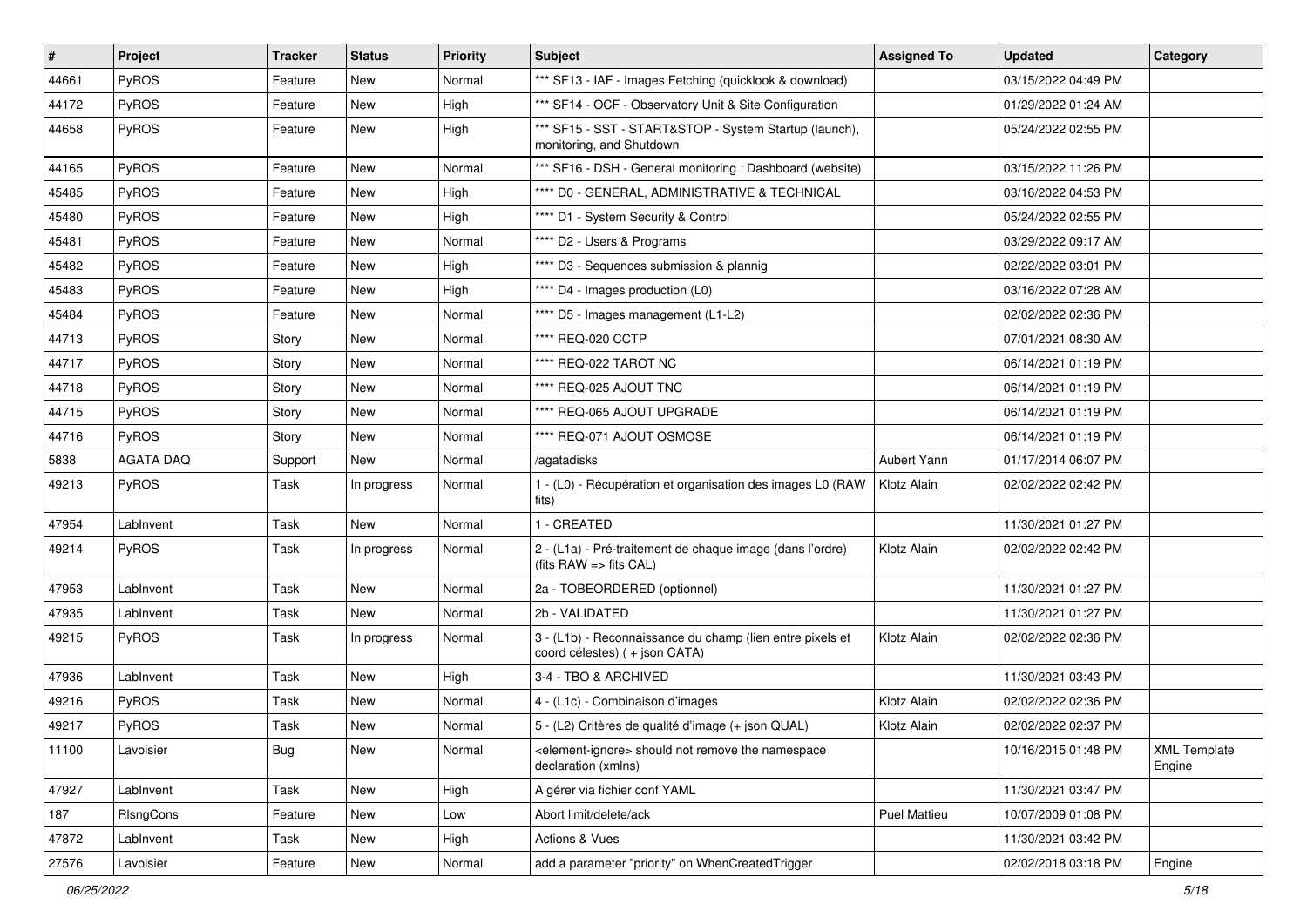| $\sharp$ | Project                 | Tracker    | <b>Status</b> | <b>Priority</b> | Subject                                                                                          | <b>Assigned To</b>     | <b>Updated</b>      | Category                       |
|----------|-------------------------|------------|---------------|-----------------|--------------------------------------------------------------------------------------------------|------------------------|---------------------|--------------------------------|
| 33350    | Lavoisier               | Feature    | New           | Low             | add a XPath function multireplace()                                                              |                        | 05/31/2018 03:49 PM | Engine                         |
| 8258     | Lavoisier               | Feature    | New           | Normal          | add attribute @default to <renderers></renderers>                                                |                        | 10/17/2014 07:07 PM | Engine                         |
| 9606     | Lavoisier               | Feature    | New           | High            | add attribute @encoding to element <connector></connector>                                       |                        | 03/31/2015 06:29 PM | Engine                         |
| 7463     | Lavoisier               | Feature    | <b>New</b>    | Normal          | add attribute tpl:url.                                                                           |                        | 06/17/2014 04:54 PM | <b>HTML Template</b><br>Engine |
| 8099     | LC <sub>2</sub>         | Feature    | <b>New</b>    | High            | Add business rule forbidding empty CRT-DSP configuration<br>(at least 1 manu per CRT DSP)        | Lafage Vincent         | 10/27/2014 07:00 PM |                                |
| 1336     | Pipelet                 | Task       | New           | Low             | Add comments in multiplex                                                                        |                        | 02/24/2011 10:17 AM |                                |
| 9622     | Lavoisier               | Feature    | New           | Normal          | add links to fallback views into view "dependencies"                                             |                        | 04/01/2015 06:19 PM | Console                        |
| 5090     | Lavoisier               | Feature    | <b>New</b>    | Low             | add new adaptor type : < writer>                                                                 |                        | 03/24/2014 10:26 AM | Engine                         |
| 9704     | Lavoisier               | Feature    | New           | Normal          | add option --override to lavoisier-upgrade.sh                                                    |                        | 04/15/2015 10:07 AM |                                |
| 30741    | Lavoisier               | Feature    | New           | Low             | add research button on web site                                                                  |                        | 04/04/2018 10:53 AM | Doc                            |
| 9607     | Lavoisier               | Feature    | New           | Normal          | Add SAML 2.0 support in Lavoisier                                                                |                        | 04/01/2015 11:32 AM | Adaptors                       |
| 34801    | Lavoisier               | Feature    | New           | Normal          | add support for attribute @if in element view/variable                                           |                        | 07/31/2018 12:57 PM |                                |
| 41294    | Lavoisier               | Feature    | <b>New</b>    | High            | add support for attribute @null in namespace<br>http://software.in2p3.fr/lavoisier/tables.xsd    | Reynaud Sylvain        | 09/25/2020 03:38 PM | Engine                         |
| 37461    | Lavoisier               | Feature    | <b>New</b>    | Normal          | add support for jdk 11                                                                           |                        | 04/25/2019 01:53 PM |                                |
| 1254     | LC2                     | Feature    | Assigned      | Low             | Add Tooltip for the three LC2 modes                                                              | Lafage Vincent         | 01/17/2011 01:34 PM |                                |
| 5558     | Lavoisier               | Feature    | New           | Low             | add XPath function build xpath()                                                                 |                        | 11/29/2013 09:58 AM | Engine                         |
| 7461     | Lavoisier               | Feature    | <b>New</b>    | High            | add XPath function url()                                                                         |                        | 02/17/2015 01:04 PM | Engine                         |
| 8327     | <b>AGATA DAQ</b>        | Support    | Feedback      | Normal          | Adding VAMOS configuration file                                                                  | Saillant Frédéric      | 10/24/2014 01:05 PM | GCC                            |
| 7036     | <b>Topology Manager</b> | Feature    | New           | Normal          | Adding window to choose experiment                                                               | Legay Eric             | 04/30/2014 03:12 PM | GUI                            |
| 12963    | <b>PEM</b>              | <b>Bug</b> | <b>New</b>    | Normal          | add_tool crash                                                                                   |                        | 03/24/2016 09:10 AM |                                |
| 48280    | PyROS                   | Task       | New           | Normal          | Agent dérivé de l'Agent général (ex: AgentA, AgentB,<br>AgentC, ou AgentM pour le envmonitoring) |                        | 12/14/2021 03:00 PM |                                |
| 48278    | PyROS                   | Task       | New           | High            | AGENT général (dont dépendent tous les agents et<br>AgentDevices)                                |                        | 01/29/2022 01:05 AM |                                |
| 49150    | PyROS                   | Task       | <b>New</b>    | High            | Ajout du script PYROS wrapper sur pyros.py pour gérer<br>proprement tous les contextes d'appel   | <b>Pallier Etienne</b> | 01/31/2022 11:36 AM | Evolution                      |
| 44367    | PyROS                   | Task       | In progress   | Normal          | Ajouter membres dans gitlab (IRAP + CNES?)                                                       | <b>Pallier Etienne</b> | 05/06/2021 06:13 PM |                                |
| 47966    | LabInvent               | Task       | New           | Normal          | Ajouter test Commande (avec devis joint)                                                         |                        | 11/30/2021 04:17 PM |                                |
| 45037    | PyROS                   | Task       | In progress   | Normal          | Algo description                                                                                 | Klotz Alain            | 05/06/2021 02:59 PM |                                |
| 47945    | LabInvent               | Task       | New           | Normal          | ALL                                                                                              |                        | 11/30/2021 12:23 PM |                                |
| 714      | TReqS                   | <b>Bug</b> | New           | High            | Annuler un staging en cours                                                                      |                        | 03/24/2015 04:34 PM |                                |
| 5765     | AGATA DAQ               | Bug        | New           | Normal          | Anode01                                                                                          |                        | 01/08/2014 02:44 PM |                                |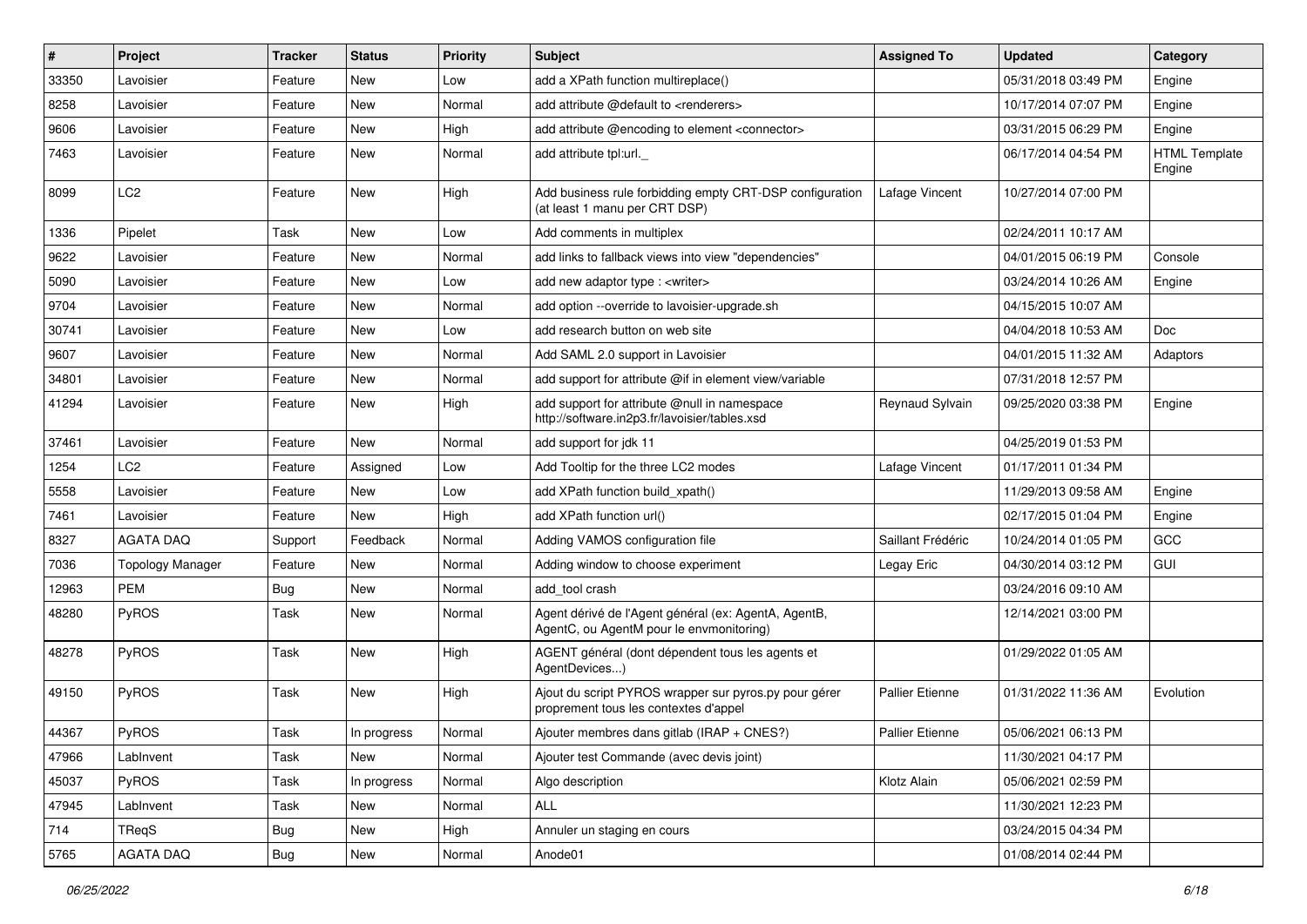| $\sharp$ | Project                              | Tracker    | <b>Status</b> | <b>Priority</b> | <b>Subject</b>                                                                     | <b>Assigned To</b>     | <b>Updated</b>      | Category                |
|----------|--------------------------------------|------------|---------------|-----------------|------------------------------------------------------------------------------------|------------------------|---------------------|-------------------------|
| 49541    | PyROS                                | Task       | <b>New</b>    | Normal          | API REST (scripting du website via script pyros_api.py)                            | Koralewski Alexis      | 03/15/2022 11:26 PM |                         |
| 31       | Oval                                 | Feature    | <b>New</b>    | Normal          | Apply a command to a subdirectory subset?                                          | <b>Chamont David</b>   | 02/16/2009 07:14 PM | Run command             |
| 49155    | <b>PyROS</b>                         | Task       | New           | Normal          | Architecture décentralisée en plusieurs noeuds<br>(communication via BD)           |                        | 01/31/2022 12:09 PM |                         |
| 47375    | PyROS                                | Task       | <b>New</b>    | Normal          | Association quota SP                                                               |                        | 10/11/2021 10:37 AM |                         |
| 44866    | PyROS                                | Task       | In progress   | High            | Associer chaque FEATURE à 1(N) CLASSE/AGENT pyros<br>(implémentation)              | <b>Pallier Etienne</b> | 07/16/2021 09:13 AM |                         |
| 48290    | PyROS                                | Task       | New           | Normal          | Auto mode                                                                          |                        | 12/14/2021 12:35 PM |                         |
| 172      | Oval                                 | <b>Bug</b> | <b>New</b>    | Urgent          | Automatic variables                                                                | <b>Chamont David</b>   | 10/02/2009 02:24 PM | Run command             |
| 37       | Oval                                 | Feature    | <b>New</b>    | Low             | Automatically select the shell flavor                                              | <b>Chamont David</b>   | 02/16/2009 07:44 PM | Implementation          |
| 47871    | LabInvent                            | Task       | <b>New</b>    | Normal          | Autorisations                                                                      |                        | 11/30/2021 01:29 PM |                         |
| 47878    | LabInvent                            | Task       | New           | High            | Autres                                                                             |                        | 11/30/2021 03:44 PM |                         |
| 44393    | PyROS                                | Task       | <b>New</b>    | Normal          | Back Office (Administration) - Site django admin                                   | Koralewski Alexis      | 02/02/2022 12:07 PM |                         |
| 49889    | PyROS                                | Task       | <b>New</b>    | Normal          | Backup                                                                             |                        | 03/16/2022 04:49 PM |                         |
| 11059    | <b>CLASS</b>                         | <b>Bug</b> | <b>New</b>    | Normal          | Bad packaging of 4.1.0.tar.gaz                                                     |                        | 10/09/2015 06:31 AM |                         |
| 852      | <b>ENX</b>                           | Feature    | New           | Low             | Better handling of exception in empty skeleton                                     | Legay Eric             | 01/30/2013 03:58 PM | <b>Driver Generator</b> |
| 13260    | C3F2                                 | <b>Bug</b> | Assigned      | Normal          | Better protection from code injection with PQescape                                | Lafage Vincent         | 05/02/2016 09:56 AM |                         |
| 1258     | LC <sub>2</sub>                      | Support    | Assigned      | Low             | Better report of mute FRT                                                          | Lafage Vincent         | 09/18/2012 06:15 PM |                         |
| 4870     | Lavoisier                            | Feature    | New           | Low             | BinarySerializer                                                                   |                        | 03/24/2014 10:26 AM | Adaptors                |
| 5759     | Electronic Control and<br>Monitoring | <b>Bug</b> | Feedback      | Normal          | bug checknarvalnodes 1                                                             | Ralet Damian           | 01/17/2014 10:54 AM |                         |
| 1566     | Pipelet                              | <b>Bug</b> | <b>New</b>    | Low             | Bug daemon cherrypy on Macintosh                                                   |                        | 05/10/2011 12:14 PM |                         |
| 48005    | LabInvent                            | Task       | <b>New</b>    | Normal          | <b>Bugfix toutes les Deprecated Errors</b>                                         |                        | 12/06/2021 02:37 PM |                         |
| 5751     | Electronic Control and<br>Monitoring | Feature    | New           | Low             | buildcfg with some error message                                                   |                        | 01/06/2014 05:43 PM |                         |
| 47445    | PyROS                                | Task       | <b>New</b>    | Normal          | CAHIER DE RECETTE (NC)                                                             |                        | 10/11/2021 11:31 AM |                         |
| 5202     | RENOIR chat                          | Task       | <b>New</b>    | Low             | Calibrating with style: Gaia self-calibration                                      | Zoubian Julien         | 10/03/2013 04:57 AM |                         |
| 45049    | PyROS                                | Task       | New           | Normal          | <b>CAMERA FLI</b>                                                                  |                        | 07/16/2021 09:34 AM |                         |
| 47960    | LabInvent                            | Task       | New           | Immediate       | <b>CHAMPS</b>                                                                      |                        | 01/19/2022 03:51 PM |                         |
| 47906    | LabInvent                            | Task       | New           | Urgent          | Champs virtuels                                                                    |                        | 11/30/2021 03:50 PM |                         |
| 9512     | <b>TReqS</b>                         | Task       | <b>New</b>    | Normal          | Change 'jtreqs' keyword to 'treqs'                                                 | Chambon Bernard        | 03/24/2015 05:50 PM |                         |
| 11915    | Lavoisier                            | Feature    | New           | Normal          | change the parameters of plugin ChartRenderer                                      |                        | 02/05/2016 12:25 PM | Adaptors                |
| 5238     | <b>SIMGRID</b>                       | Task       | Assigned      | Normal          | Change type parameter for storage_get_size functions                               | Veyre Pierre           | 10/04/2013 10:03 AM |                         |
| 44915    | PyROS                                | Task       | New           | Normal          | Changer le mode du système : passer en mode manuel<br>(maintenance) ou automatique |                        | 12/15/2021 07:37 AM |                         |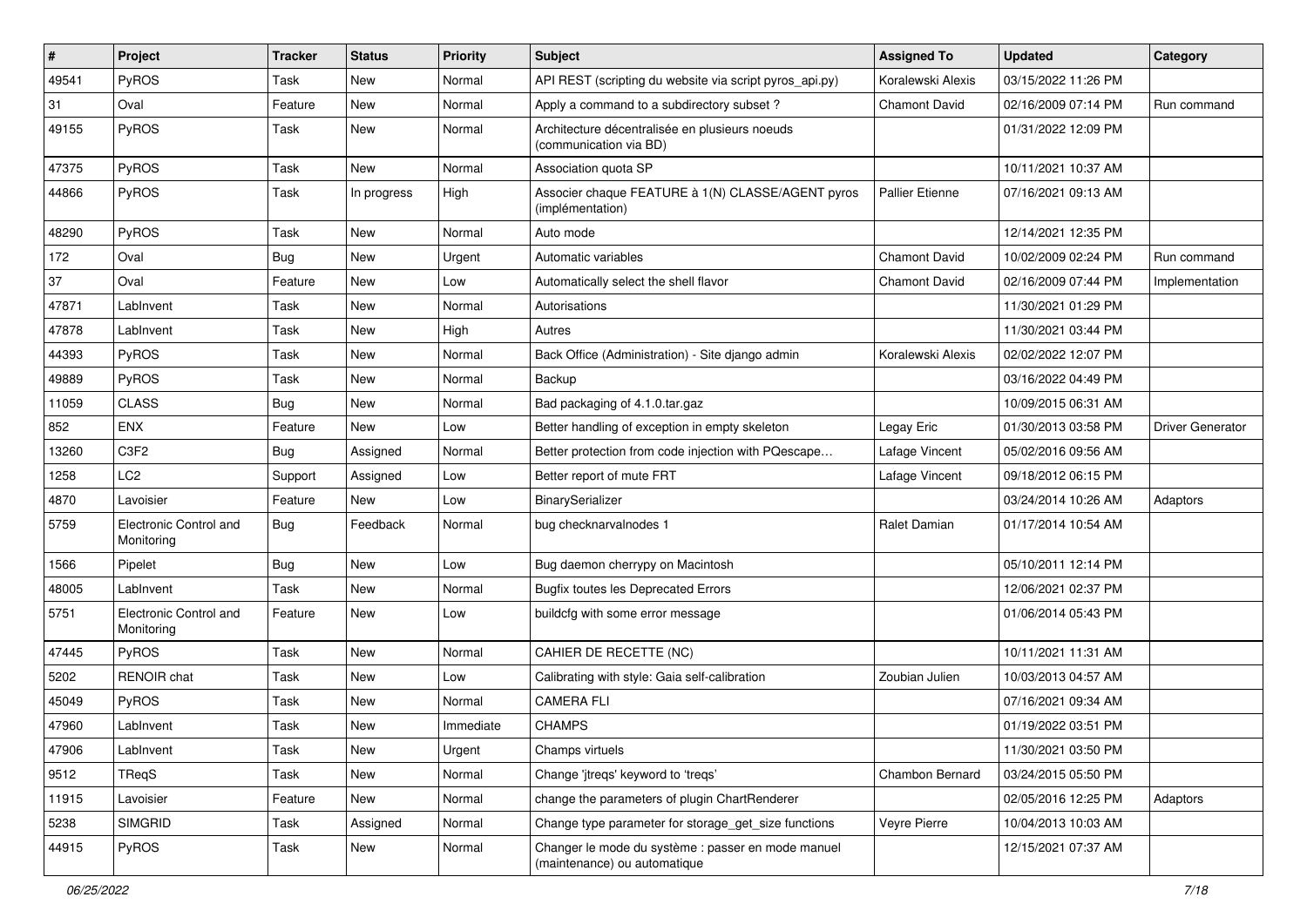| $\vert$ # | Project                 | <b>Tracker</b> | <b>Status</b> | Priority | <b>Subject</b>                                                                                       | <b>Assigned To</b>     | <b>Updated</b>      | Category         |
|-----------|-------------------------|----------------|---------------|----------|------------------------------------------------------------------------------------------------------|------------------------|---------------------|------------------|
| 47889     | LabInvent               | Task           | <b>New</b>    | Normal   | Changer statut - setStatusTo*()                                                                      |                        | 11/30/2021 01:19 PM |                  |
| 6748      | <b>CLASS</b>            | Feature        | <b>New</b>    | Normal   | Charger un parc présimulé à partir du .root                                                          |                        | 04/03/2014 11:36 AM |                  |
| 9317      | TReqS                   | Bug            | In progress   | Normal   | Check scalability                                                                                    | Chambon Bernard        | 07/09/2015 03:31 PM |                  |
| 49162     | PyROS                   | Task           | <b>New</b>    | Normal   | Check sequence validity                                                                              | Klotz Alain            | 02/03/2022 10:23 AM |                  |
| 9316      | TReqS                   | <b>Bug</b>     | In progress   | Normal   | Check stability                                                                                      | Chambon Bernard        | 07/09/2015 03:31 PM |                  |
| 49224     | PyROS                   | Task           | <b>New</b>    | Normal   | Choisir le bias, le flat, et le dark (en fn des metadata)                                            | Klotz Alain            | 02/02/2022 02:19 PM |                  |
| 10786     | <b>CLASS</b>            | <b>Bug</b>     | <b>New</b>    | Normal   | CLASS Stopped by a "KILL" signal                                                                     |                        | 08/31/2015 07:00 PM |                  |
| 9916      | <b>CLASS</b>            | <b>Bug</b>     | Feedback      | Urgent   | CLASS compilation fails with gcc5 (5.1.0)                                                            |                        | 06/30/2015 11:55 PM |                  |
| 48271     | PyROS                   | Task           | <b>New</b>    | High     | CLASSIC installation (with venv)                                                                     |                        | 03/16/2022 07:27 AM |                  |
| 47946     | LabInvent               | Task           | <b>New</b>    | Normal   | classic only                                                                                         |                        | 12/03/2021 09:50 AM |                  |
| 44369     | PyROS                   | Task           | In progress   | Normal   | clean gdoc technique                                                                                 | <b>Pallier Etienne</b> | 06/09/2021 01:09 PM |                  |
| 5572      | <b>ENX</b>              | Support        | <b>New</b>    | Low      | Cleaning autorconf                                                                                   | Legay Eric             | 11/25/2013 03:23 PM | Driver Generator |
| 5431      | <b>ENX</b>              | Support        | <b>New</b>    | Low      | Cleaning compilation chain                                                                           | Legay Eric             | 10/29/2013 10:18 AM | <b>ENX Core</b>  |
| 7044      | <b>Topology Manager</b> | Task           | Feedback      | Normal   | Cleaning mysql stuff                                                                                 | Legay Eric             | 05/06/2014 11:27 AM |                  |
| 5462      | <b>DCOD</b>             | <b>Bug</b>     | Feedback      | Low      | Cleaning tags                                                                                        | Grave Xavier           | 01/25/2018 09:25 AM |                  |
| 9550      | TRegS                   | Task           | <b>New</b>    | Normal   | client.pl distribution                                                                               | Chambon Bernard        | 03/27/2015 10:22 AM |                  |
| 47890     | LabInvent               | Task           | <b>New</b>    | High     | Commander (demande achat)                                                                            |                        | 01/19/2022 03:48 PM |                  |
| 26        | Oval                    | <b>Bug</b>     | <b>New</b>    | Low      | Commands options not well propagated, when declared<br>within an OvalFile                            | <b>Chamont David</b>   | 02/16/2009 06:50 PM | Implementation   |
| 520       | TReqS                   | Feature        | <b>New</b>    | Normal   | Communication entre Serveur et Client sans Base de<br>données                                        |                        | 03/24/2015 04:37 PM |                  |
| 7644      | <b>Topology Manager</b> | <b>Bug</b>     | Suspended     | Urgent   | Compilation problem im main branch feature-gui                                                       | Legay Eric             | 07/04/2014 02:27 PM | Core TM          |
| 44906     | <b>PyROS</b>            | Task           | <b>New</b>    | Normal   | Compute and save Observing conditions                                                                |                        | 12/15/2021 07:35 AM |                  |
| 44904     | <b>PyROS</b>            | Task           | <b>New</b>    | Normal   | Compute, save, and provide higher level (useful) parameters<br>and synthesis from multiple detectors |                        | 12/15/2021 07:34 AM |                  |
| 49870     | PyROS                   | Task           | <b>New</b>    | Normal   | Config générale : logo, pagination, couleurs, options<br>générales, options par feature,             |                        | 03/15/2022 11:11 PM |                  |
| 49871     | PyROS                   | Task           | <b>New</b>    | Normal   | Config par défaut (à définir)                                                                        |                        | 03/15/2022 11:11 PM |                  |
| 45003     | <b>PyROS</b>            | Task           | New           | Normal   | Config Read & View                                                                                   | Koralewski Alexis      | 08/09/2021 10:43 AM |                  |
| 7037      | <b>Topology Manager</b> | Feature        | <b>New</b>    | Normal   | Configuration file for TM                                                                            |                        | 04/30/2014 03:11 PM |                  |
| 49210     | <b>PyROS</b>            | Task           | <b>New</b>    | Normal   | <b>CONFIGURATION GENERALE</b>                                                                        |                        | 03/15/2022 11:11 PM |                  |
| 5448      | <b>ENX</b>              | <b>Bug</b>     | <b>New</b>    | Normal   | configure enx                                                                                        |                        | 10/30/2013 10:31 AM | <b>ENX Core</b>  |
| 938       | SphereLib               | <b>Bug</b>     | <b>New</b>    | Low      | Construction icosahedron                                                                             |                        | 09/29/2010 11:32 AM |                  |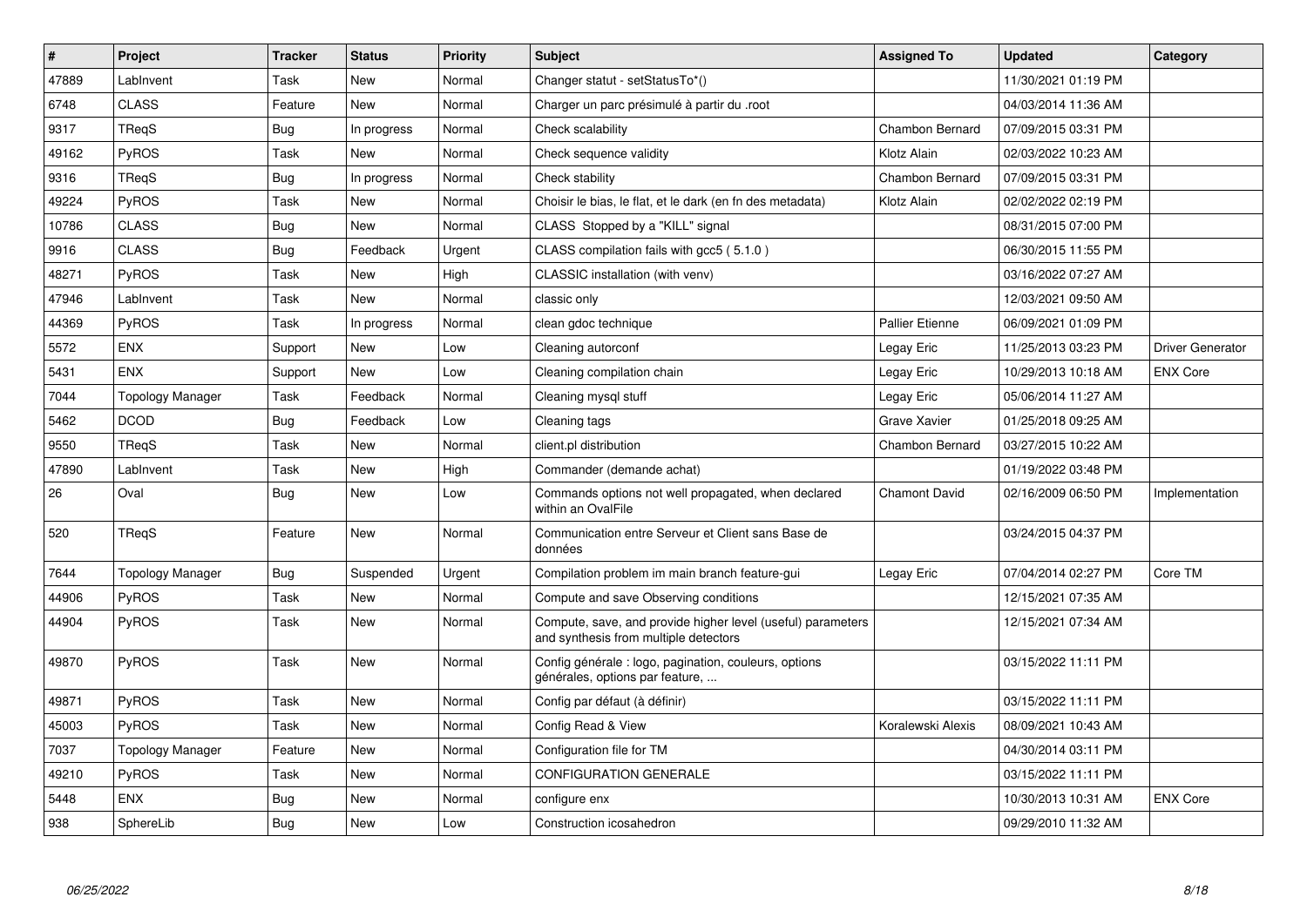| #     | Project        | <b>Tracker</b> | <b>Status</b> | <b>Priority</b> | Subject                                                                                                            | <b>Assigned To</b> | <b>Updated</b>      | Category |
|-------|----------------|----------------|---------------|-----------------|--------------------------------------------------------------------------------------------------------------------|--------------------|---------------------|----------|
| 44355 | PyROS          | Task           | New           | Normal          | Construire une nouvelle grammaire générique de<br>commandes, basée sur INDI (pyros doit parler INDI par<br>défaut) |                    | 03/25/2021 05:37 PM |          |
| 9883  | <b>CLASS</b>   | <b>Bug</b>     | New           | High            | Copy past from user manual                                                                                         |                    | 05/18/2015 10:26 PM |          |
| 49225 | PyROS          | Task           | In progress   | Normal          | Correction de l'image par le dark (+ bias)                                                                         | Klotz Alain        | 02/02/2022 02:56 PM |          |
| 49226 | PyROS          | Task           | In progress   | Normal          | Correction de l'image par le flat                                                                                  | Klotz Alain        | 02/02/2022 02:56 PM |          |
| 49228 | PyROS          | Task           | In progress   | Normal          | Correction de l'orientation de l'image (est à gauche, nord en<br>haut)                                             | Klotz Alain        | 02/02/2022 02:56 PM |          |
| 49227 | PyROS          | Task           | <b>New</b>    | Normal          | Corrections cosmétiques (de pixels)                                                                                | Klotz Alain        | 02/02/2022 02:19 PM |          |
| 44932 | PyROS          | Task           | New           | Normal          | CREATE a Sequence (must be attached to a valid SP)                                                                 |                    | 02/23/2022 12:02 PM |          |
| 5442  | Lavoisier      | Feature        | New           | Low             | create a view 'stoppoint'                                                                                          | Lequeux Olivier    | 10/29/2013 05:02 PM | Console  |
| 45294 | PyROS          | Task           | New           | Normal          | Create BIAS files (acquisition)                                                                                    |                    | 05/27/2021 11:22 AM |          |
| 45295 | PyROS          | Task           | New           | Normal          | Create DARK files (acquisition)                                                                                    |                    | 05/27/2021 11:22 AM |          |
| 45293 | PyROS          | Task           | New           | Normal          | Create FLAT files (acquisition)                                                                                    |                    | 05/27/2021 11:21 AM |          |
| 5590  | <b>SIMGRID</b> | Support        | Assigned      | Normal          | Create msg_storage_management group in DOXYGEN ?!                                                                  | Veyre Pierre       | 11/29/2013 10:20 AM |          |
| 44891 | PyROS          | Task           | New           | Normal          | Create/Update                                                                                                      |                    | 09/14/2021 11:48 AM |          |
| 47911 | LabInvent      | Task           | New           | Normal          | Create/Update (add edit generic)                                                                                   |                    | 11/30/2021 11:04 AM |          |
| 47879 | LabInvent      | Task           | New           | High            | Create/Update - add edit                                                                                           |                    | 11/30/2021 03:42 PM |          |
| 49250 | <b>PyROS</b>   | Task           | New           | Normal          | <b>CREATE/UPDATE Sequence</b>                                                                                      |                    | 02/23/2022 12:02 PM |          |
| 432   | Smurf          | <b>Bug</b>     | New           | High            | creation de fichiers vides                                                                                         |                    | 04/23/2021 11:44 AM |          |
| 3039  | APCScheduler   | Feature        | New           | Normal          | création de tarball sans exécutable                                                                                |                    | 07/31/2012 06:11 PM |          |
| 47876 | LabInvent      | Task           | New           | High            | <b>CRUD</b>                                                                                                        |                    | 11/30/2021 03:42 PM |          |
| 48287 | PyROS          | Task           | New           | Normal          | cRuD (only Read & Delete) - View (& Kill) currently running<br>Agents                                              |                    | 12/14/2021 12:26 PM |          |
| 45005 | PyROS          | Task           | In progress   | Normal          | CRUD - (R)EAD config                                                                                               | Koralewski Alexis  | 01/29/2022 01:24 AM |          |
| 45044 | PyROS          | Task           | In progress   | Normal          | CRUD des autres entités (Institutes, Time Periods, Scientific<br>Theme)                                            | Koralewski Alexis  | 10/11/2021 10:01 AM |          |
| 47368 | PyROS          | Task           | In progress   | Normal          | <b>CRUD Scientific Theme</b>                                                                                       | Koralewski Alexis  | 10/11/2021 10:01 AM |          |
| 45555 | PyROS          | Task           | In progress   | Normal          | <b>CRUD Time Periods</b>                                                                                           | Koralewski Alexis  | 09/07/2021 08:58 AM |          |
| 47950 | Lablnvent      | Task           | New           | Normal          | DB complète à mettre à jour                                                                                        |                    | 11/30/2021 12:26 PM |          |
| 4932  | <b>DCOD</b>    | Task           | New           | Low             | DCOD testing                                                                                                       | Grave Xavier       | 08/26/2013 03:35 PM |          |
| 45748 | PyROS          | Task           | New           | Normal          | Définir Accesseurs (getX())                                                                                        |                    | 01/29/2022 01:21 AM |          |
| 45017 | PyROS          | Task           | In progress   | High            | Définir config pour GUITALENS (observatoire avec plusieurs<br>UNIT)                                                | Klotz Alain        | 10/12/2021 08:52 AM |          |
| 45018 | PyROS          | Task           | New           | High            | Définir config pour TNC (4 channels Cam)                                                                           | Klotz Alain        | 10/12/2021 08:52 AM |          |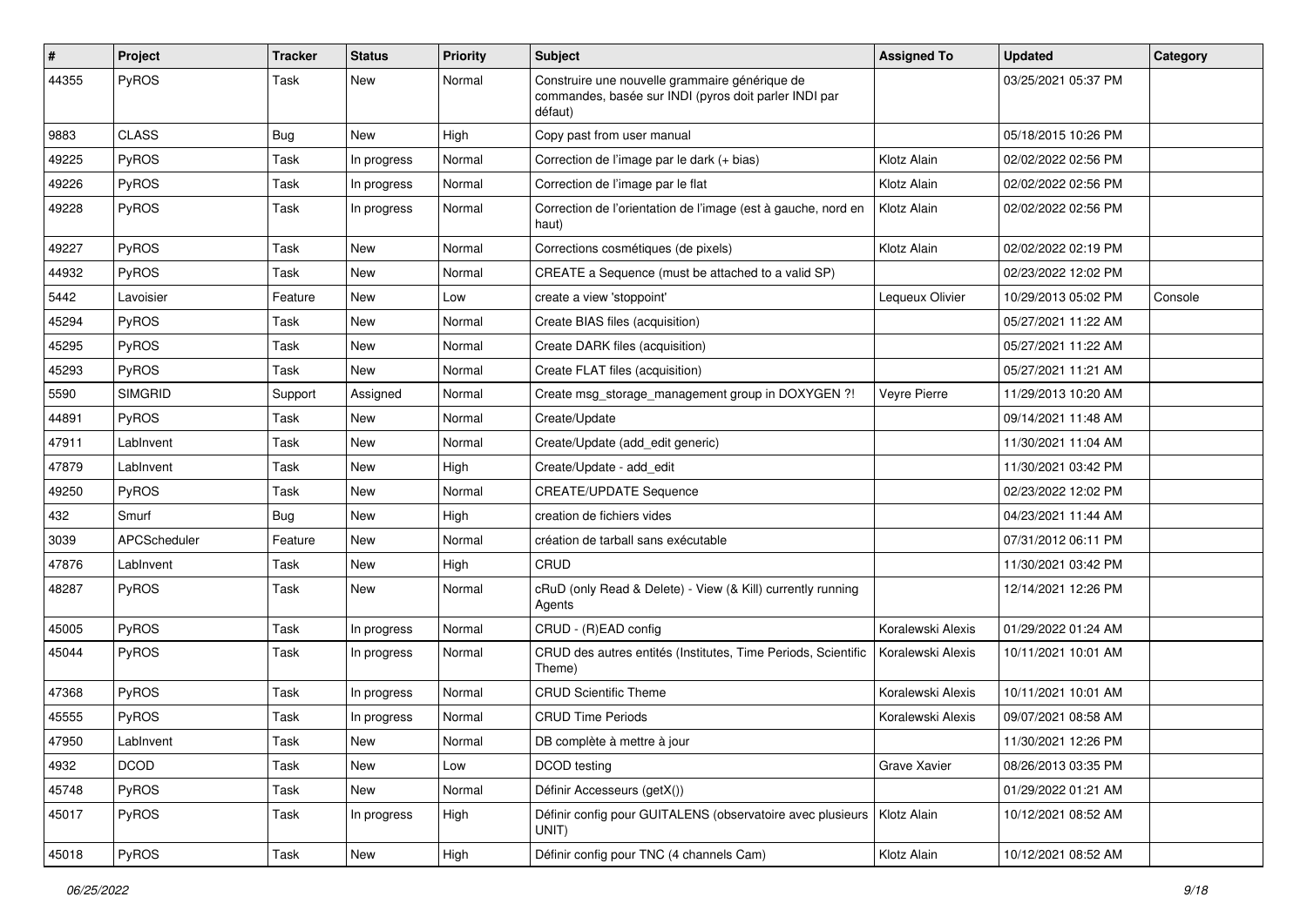| $\sharp$ | <b>Project</b>                    | <b>Tracker</b> | <b>Status</b> | <b>Priority</b> | <b>Subject</b>                                                                     | <b>Assigned To</b>                 | <b>Updated</b>      | Category                      |
|----------|-----------------------------------|----------------|---------------|-----------------|------------------------------------------------------------------------------------|------------------------------------|---------------------|-------------------------------|
| 44344    | <b>PyROS</b>                      | Task           | In progress   | High            | Définir un style de codage (source et test)                                        | Pallier Etienne                    | 05/06/2021 03:38 PM |                               |
| 11452    | LSTCam low-level data<br>analysis | Task           | New           | High            | Definition of LST mini-camera tests                                                | Nakajima Daisuke                   | 05/31/2018 04:54 PM |                               |
| 48250    | PyROS                             | Task           | In progress   | Normal          | <b>DELETE</b>                                                                      | Koralewski Alexis                  | 02/21/2022 03:38 PM |                               |
| 47958    | LabInvent                         | Task           | New           | Normal          | delete (generic)                                                                   |                                    | 11/30/2021 12:47 PM |                               |
| 47882    | LabInvent                         | Task           | <b>New</b>    | High            | Delete - delete                                                                    |                                    | 11/30/2021 03:42 PM |                               |
| 22       | Oval                              | Bug            | New           | Low             | Deliver messages when ISA fails                                                    | <b>Chamont David</b>               | 02/16/2009 06:22 PM | Implementation                |
| 44921    | PyROS                             | Task           | <b>New</b>    | Normal          | Démarrage de la production des fichiers de calibration (fin<br>de nuit)            |                                    | 04/30/2021 12:43 PM |                               |
| 44920    | PyROS                             | Task           | <b>New</b>    | Normal          | Démarrage ou fin des observations (début/fin de nuit)                              |                                    | 04/30/2021 12:43 PM |                               |
| 45043    | <b>PyROS</b>                      | Task           | <b>New</b>    | High            | Démo IRAP (install classique ?) + retrouver ancienne<br>utilisation de PlcConfig   | <b>Pallier Etienne</b>             | 12/14/2021 12:00 PM |                               |
| 10294    | TReqS                             | Task           | New           | Normal          | Deploy tregs on test instance (ccsvli10) for test by PEB                           | <b>Brinette</b><br>Pierre-Emmanuel | 07/15/2015 10:24 AM | Tests and<br>feebacks         |
| 516      | TReqS                             | Feature        | New           | Normal          | Désactiver des queues                                                              |                                    | 03/24/2015 04:24 PM |                               |
| 45337    | <b>PyROS</b>                      | Task           | In progress   | Normal          | Description du Site (horizon + home)                                               | Klotz Alain                        | 10/11/2021 10:42 AM |                               |
| 49218    | PyROS                             | Task           | In progress   | Normal          | Détection des nouvelles images produites (système<br>asynchrone sur l'acquisition) | Klotz Alain                        | 02/02/2022 02:38 PM |                               |
| 6687     | Lavoisier                         | Feature        | New           | Low             | develop a CronTrigger                                                              |                                    | 03/27/2014 04:36 PM | Adaptors                      |
| 6360     | Lavoisier                         | Feature        | <b>New</b>    | Low             | develop a EntriesProcessor (or a EntriesRenderer)                                  |                                    | 03/05/2014 03:22 PM | Adaptors                      |
| 9559     | Lavoisier                         | Feature        | <b>New</b>    | Normal          | develop a TextRenderer plugin                                                      |                                    | 03/30/2015 10:15 AM | Adaptors                      |
| 8817     | Lavoisier                         | Feature        | New           | Normal          | develop a XML template optimizer                                                   |                                    | 12/19/2014 05:10 PM | <b>XML Template</b><br>Engine |
| 7649     | Lavoisier                         | Feature        | New           | Normal          | develop a XMLTemplateProcessor plugin                                              |                                    | 07/04/2014 05:52 PM | Adaptors                      |
| 8260     | Lavoisier                         | Feature        | New           | Normal          | develop plugin ElementProcessor                                                    |                                    | 10/17/2014 07:10 PM | Adaptors                      |
| 9325     | <b>TRegS</b>                      | Task           | In progress   | Normal          | Develop test code related to stability                                             | Chambon Bernard                    | 04/30/2015 11:02 AM |                               |
| 47390    | <b>PyROS</b>                      | Task           | <b>New</b>    | Normal          | Device Agent (AgentDevice) (de type Agent)                                         |                                    | 12/14/2021 12:32 PM |                               |
| 47392    | PyROS                             | Task           | <b>New</b>    | Normal          | Device Commands Grammar (Generic & Native)                                         |                                    | 12/14/2021 12:32 PM |                               |
| 47393    | <b>PyROS</b>                      | Task           | New           | Normal          | Device Config file (cf F14)                                                        |                                    | 12/14/2021 12:33 PM |                               |
| 47389    | PyROS                             | Task           | New           | Normal          | Device Controller (DeviceController)                                               |                                    | 12/14/2021 12:29 PM |                               |
| 47391    | <b>PyROS</b>                      | Task           | New           | Normal          | Device Simulator (DeviceSimulator)                                                 |                                    | 12/14/2021 12:32 PM |                               |
| 3992     | Pipelet                           | Feature        | New           | Low             | directory in data with specific color                                              |                                    | 02/20/2013 05:19 PM |                               |
| 10311    | <b>TRegS</b>                      | Bug            | Suspended     | Normal          | Dispatcher create a new queue once the 1st one is activated                        | <b>Chambon Bernard</b>             | 07/09/2015 03:25 PM |                               |
| 5726     | Topology Manager                  | Feature        | <b>New</b>    | Normal          | Display                                                                            |                                    | 01/06/2014 09:21 AM |                               |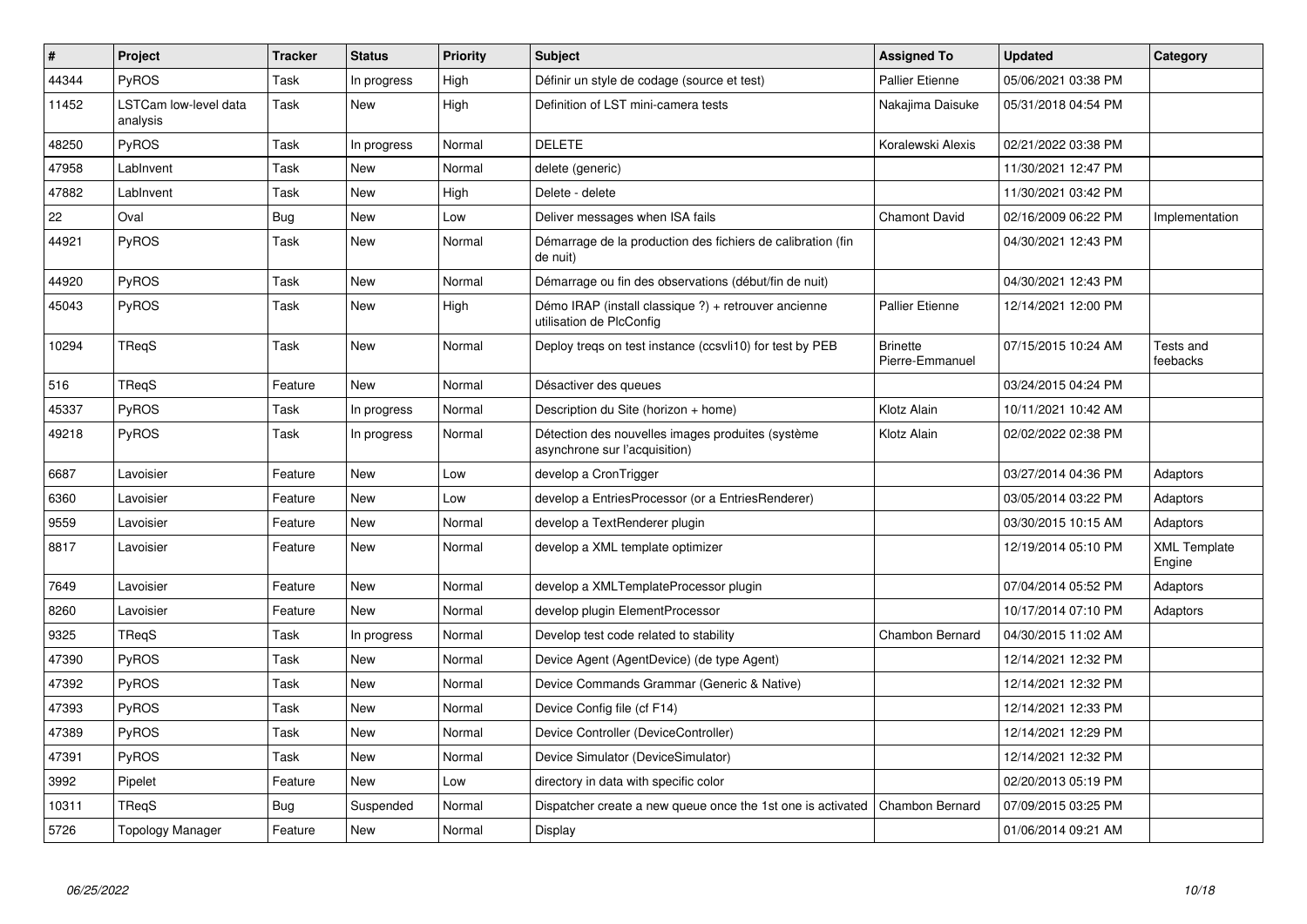| #     | Project                 | Tracker    | <b>Status</b> | <b>Priority</b> | Subject                                                                                                                | <b>Assigned To</b>     | <b>Updated</b>      | Category                 |
|-------|-------------------------|------------|---------------|-----------------|------------------------------------------------------------------------------------------------------------------------|------------------------|---------------------|--------------------------|
| 37910 | Lavoisier               | Feature    | New           | High            | do not log AdaptorException when they are already sent to<br>the user                                                  |                        | 07/25/2019 09:41 AM |                          |
| 44343 | PyROS                   | Task       | In progress   | High            | DOC TECHNIQUE (API) - Mettre en place une doc<br>technique générée automatiquement à partir du code source<br>(Sphinx) | <b>Pallier Etienne</b> | 03/04/2022 11:57 AM |                          |
| 44170 | PyROS                   | Task       | In progress   | High            | DOCKER installation                                                                                                    | Koralewski Alexis      | 03/16/2022 07:24 AM |                          |
| 47947 | LabInvent               | Task       | New           | High            | docker only                                                                                                            |                        | 12/13/2021 11:07 AM |                          |
| 660   | <b>ENX</b>              | Support    | New           | High            | Documentation                                                                                                          | Legay Eric             | 05/27/2010 10:55 AM | Documentation            |
| 49546 | PyROS                   | Task       | In progress   | Normal          | Documentation (pyros_api)                                                                                              | Koralewski Alexis      | 02/24/2022 02:33 PM |                          |
| 5710  | <b>ENX</b>              | Support    | Assigned      | Low             | Documentation - Named function                                                                                         | Dosme Nicolas          | 02/25/2014 04:58 PM |                          |
| 45781 | PyROS                   | Task       | In progress   | Normal          | Documentation et Présentations pour les PA et PK CNES                                                                  |                        | 01/31/2022 11:32 AM |                          |
| 3954  | Pipelet                 | Task       | New           | Low             | Documentation: Environment cheat sheet                                                                                 |                        | 02/13/2013 11:00 AM |                          |
| 47441 | PyROS                   | Task       | New           | Normal          | DOSSIER DE DÉFINITION                                                                                                  |                        | 10/11/2021 11:32 AM |                          |
| 47446 | PyROS                   | Task       | New           | Normal          | <b>DOSSIER SSI</b>                                                                                                     |                        | 10/11/2021 11:32 AM |                          |
| 23257 | operations-portal-users | <b>Bug</b> | New           | Normal          | Downtime notification admin page                                                                                       |                        | 10/25/2017 03:57 PM | Downtime<br>Notification |
| 425   | TReqS                   | Feature    | <b>New</b>    | Low             | Durée de vie des métadata                                                                                              |                        | 03/24/2015 04:30 PM |                          |
| 7655  | <b>AGATA DAQ</b>        | Bug        | <b>New</b>    | Normal          | E-log                                                                                                                  |                        | 07/08/2014 09:46 AM |                          |
| 10273 | <b>PEM</b>              | Feature    | New           | Normal          | Easier configuration process                                                                                           |                        | 07/01/2015 11:11 AM |                          |
| 47952 | LabInvent               | Task       | New           | High            | Ecran d'accueil à restructurer                                                                                         |                        | 11/30/2021 03:43 PM |                          |
| 423   | TRegS                   | Feature    | New           | High            | Écrire une toolbox pour administration                                                                                 |                        | 03/24/2015 04:40 PM |                          |
| 5799  | <b>AGATA DAQ</b>        | Feature    | New           | High            | ELOG not available from GSI guest network                                                                              | Aubert Yann            | 01/15/2014 05:54 PM |                          |
| 5525  | Lavoisier               | Feature    | Assigned      | Low             | enable configuring trust-store with a directory                                                                        | <b>Schwarz Lionel</b>  | 11/19/2013 03:16 PM | Service                  |
| 6325  | Lavoisier               | Feature    | New           | Low             | enable limiting the maximum output size                                                                                |                        | 03/24/2014 10:40 AM | Engine                   |
| 9086  | Lavoisier               | Feature    | New           | High            | enable refreshing all notifiable caches with one single click                                                          |                        | 02/09/2015 12:37 PM | Console                  |
| 2431  | LC <sub>2</sub>         | Feature    | Assigned      | Normal          | Enforce stricter checks on startup precondition                                                                        | Lafage Vincent         | 02/03/2012 09:54 PM |                          |
| 5377  | <b>CLASS</b>            | Feature    | New           | Low             | enrichment factory                                                                                                     |                        | 10/21/2013 03:15 PM |                          |
| 44986 | PyROS                   | Task       | New           | Normal          | ENTITIES (& properties) to be defined                                                                                  |                        | 05/04/2021 12:25 PM |                          |
| 44968 | <b>PyROS</b>            | Task       | New           | Normal          | ENTITIES (& properties) to be defined                                                                                  |                        | 05/03/2021 11:38 AM |                          |
| 48289 | PyROS                   | Task       | New           | Normal          | Entity (AgentDevice class)                                                                                             |                        | 12/14/2021 12:32 PM |                          |
| 48288 | PyROS                   | Task       | <b>New</b>    | Normal          | Entity (DeviceController class)                                                                                        |                        | 12/14/2021 12:31 PM |                          |
| 10314 | PEM                     | <b>Bug</b> | New           | High            | Environment compliant with CLI                                                                                         |                        | 07/07/2015 09:57 AM |                          |
| 5592  | <b>DCOD</b>             | <b>Bug</b> | New           | Low             | environment test missing in ./configure                                                                                |                        | 11/29/2013 11:19 AM |                          |
| 5144  | ENX                     | <b>Bug</b> | Feedback      | Low             | ENX + P42 regression                                                                                                   | Legay Eric             | 10/02/2013 11:09 AM | <b>ENX Core</b>          |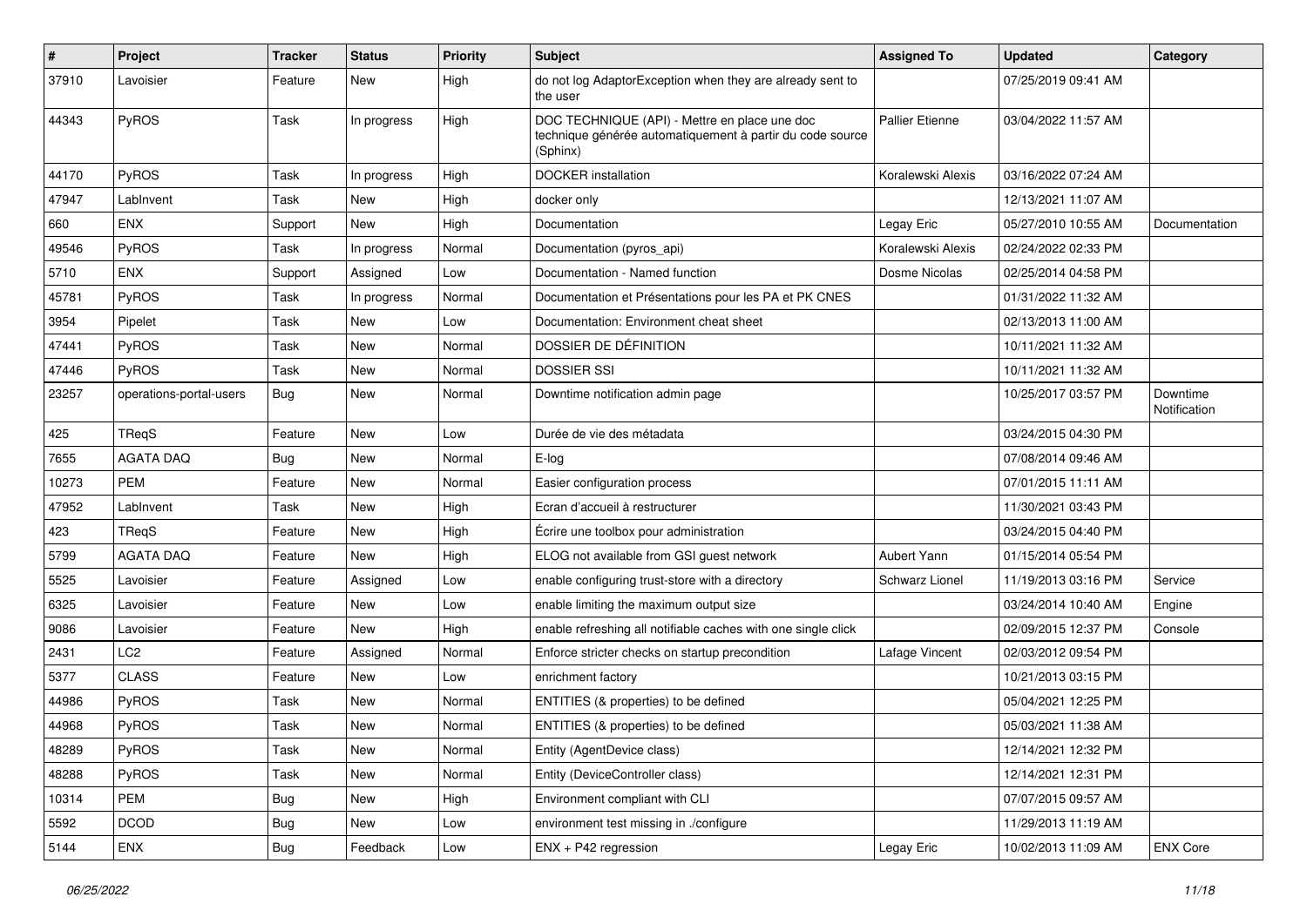| $\sharp$ | Project      | Tracker    | <b>Status</b> | <b>Priority</b> | <b>Subject</b>                                   | <b>Assigned To</b>     | <b>Updated</b>      | Category       |
|----------|--------------|------------|---------------|-----------------|--------------------------------------------------|------------------------|---------------------|----------------|
| 8669     | <b>DCOD</b>  | <b>Bug</b> | New           | Normal          | error during compilation                         |                        | 12/05/2014 06:19 PM |                |
| 10313    | <b>PEM</b>   | Bug        | <b>New</b>    | Normal          | Error message to change !                        |                        | 07/07/2015 09:51 AM |                |
| 9799     | Lavoisier    | Feature    | New           | Normal          | esxl function missing : add-duration             |                        | 04/30/2015 11:00 AM |                |
| 416      | TReqS        | Feature    | In progress   | Normal          | État drainé pour TReqS                           |                        | 03/24/2015 04:04 PM |                |
| 4871     | Lavoisier    | Feature    | New           | Low             | ExcelSerializer                                  |                        | 03/24/2014 10:26 AM | Adaptors       |
| 45799    | PyROS        | Task       | New           | Normal          | Execute TESTS on commit/push (new script PUSH)   | <b>Pallier Etienne</b> | 07/19/2021 08:54 AM |                |
| 44999    | PyROS        | Task       | New           | Normal          | Execution                                        |                        | 12/14/2021 12:35 PM |                |
| 44991    | PyROS        | Task       | New           | Normal          | Execution                                        |                        | 05/04/2021 12:30 PM |                |
| 5051     | Lavoisier    | Support    | New           | Normal          | Explain cache trigger workflow                   | Lequeux Olivier        | 09/13/2013 10:36 AM | Doc            |
| 48259    | PyROS        | Task       | In progress   | Normal          | EXPORT (Download) as a text file (YAML)          | Koralewski Alexis      | 02/23/2022 10:45 AM |                |
| 34       | Oval         | Feature    | New           | Normal          | Extend input/output control                      | <b>Chamont David</b>   | 02/16/2009 07:27 PM | Implementation |
| 36       | Oval         | Feature    | New           | Low             | Extend tasks with begin/end directory commands   | <b>Chamont David</b>   | 02/16/2009 07:42 PM | Other          |
| 47405    | PyROS        | Task       | In progress   | Normal          | F02 Tests                                        |                        | 10/12/2021 02:59 PM |                |
| 46782    | PyROS        | Task       | New           | Normal          | F03 - EXIGENCES satisfaites (+ tests mis à jour) |                        | 09/14/2021 02:43 PM |                |
| 47406    | PyROS        | Task       | In progress   | Normal          | F03 Tests                                        |                        | 10/12/2021 03:00 PM |                |
| 46783    | PyROS        | Task       | New           | Normal          | F04 - EXIGENCES satisfaites (+ tests mis à jour) |                        | 09/14/2021 02:43 PM |                |
| 47407    | PyROS        | Task       | In progress   | Normal          | F04 Tests                                        |                        | 10/12/2021 03:00 PM |                |
| 47408    | PyROS        | Task       | In progress   | Normal          | F05 Tests                                        |                        | 10/12/2021 03:00 PM |                |
| 47409    | PyROS        | Task       | New           | Normal          | F06 FUNCTIONAL Tests                             |                        | 10/11/2021 10:10 AM |                |
| 46785    | PyROS        | Task       | <b>New</b>    | Normal          | F07 - EXIGENCES satisfaites (+ tests mis à jour) |                        | 09/14/2021 02:44 PM |                |
| 47410    | PyROS        | Task       | New           | Normal          | F07 FUNCTIONAL Tests                             |                        | 10/11/2021 10:10 AM |                |
| 46786    | PyROS        | Task       | New           | Normal          | F08 - EXIGENCES satisfaites (+ tests mis à jour) |                        | 09/14/2021 02:45 PM |                |
| 47411    | PyROS        | Task       | New           | Normal          | F08 FUNCTIONAL Tests                             |                        | 10/11/2021 10:10 AM |                |
| 47412    | PyROS        | Task       | In progress   | Normal          | F09 Tests                                        |                        | 10/12/2021 03:01 PM |                |
| 47413    | PyROS        | Task       | New           | Normal          | F10 FUNCTIONAL Tests                             |                        | 10/11/2021 10:10 AM |                |
| 47414    | PyROS        | Task       | New           | Normal          | F11 FUNCTIONAL Tests                             |                        | 10/11/2021 10:10 AM |                |
| 47415    | PyROS        | Task       | New           | Normal          | F12 FUNCTIONAL Tests                             |                        | 10/11/2021 10:11 AM |                |
| 47416    | PyROS        | Task       | New           | Normal          | F13 FUNCTIONAL Tests                             |                        | 10/11/2021 10:11 AM |                |
| 46789    | PyROS        | Task       | New           | Normal          | F15 - EXIGENCES satisfaites (+ tests mis à jour) |                        | 09/14/2021 02:47 PM |                |
| 47418    | PyROS        | Task       | New           | Normal          | <b>F15 FUNCTIONAL Tests</b>                      |                        | 10/11/2021 10:11 AM |                |
| 46790    | PyROS        | Task       | New           | Normal          | F16 - EXIGENCES satisfaites (+ tests mis à jour) |                        | 09/14/2021 02:47 PM |                |
| 47419    | PyROS        | Task       | New           | Normal          | F16 FUNCTIONAL Tests                             |                        | 10/11/2021 10:11 AM |                |
| 6062     | <b>CLASS</b> | Bug        | New           | Normal          | FabricationPLant Parallelisation (in CLASS.cxx)  |                        | 02/10/2014 11:59 AM |                |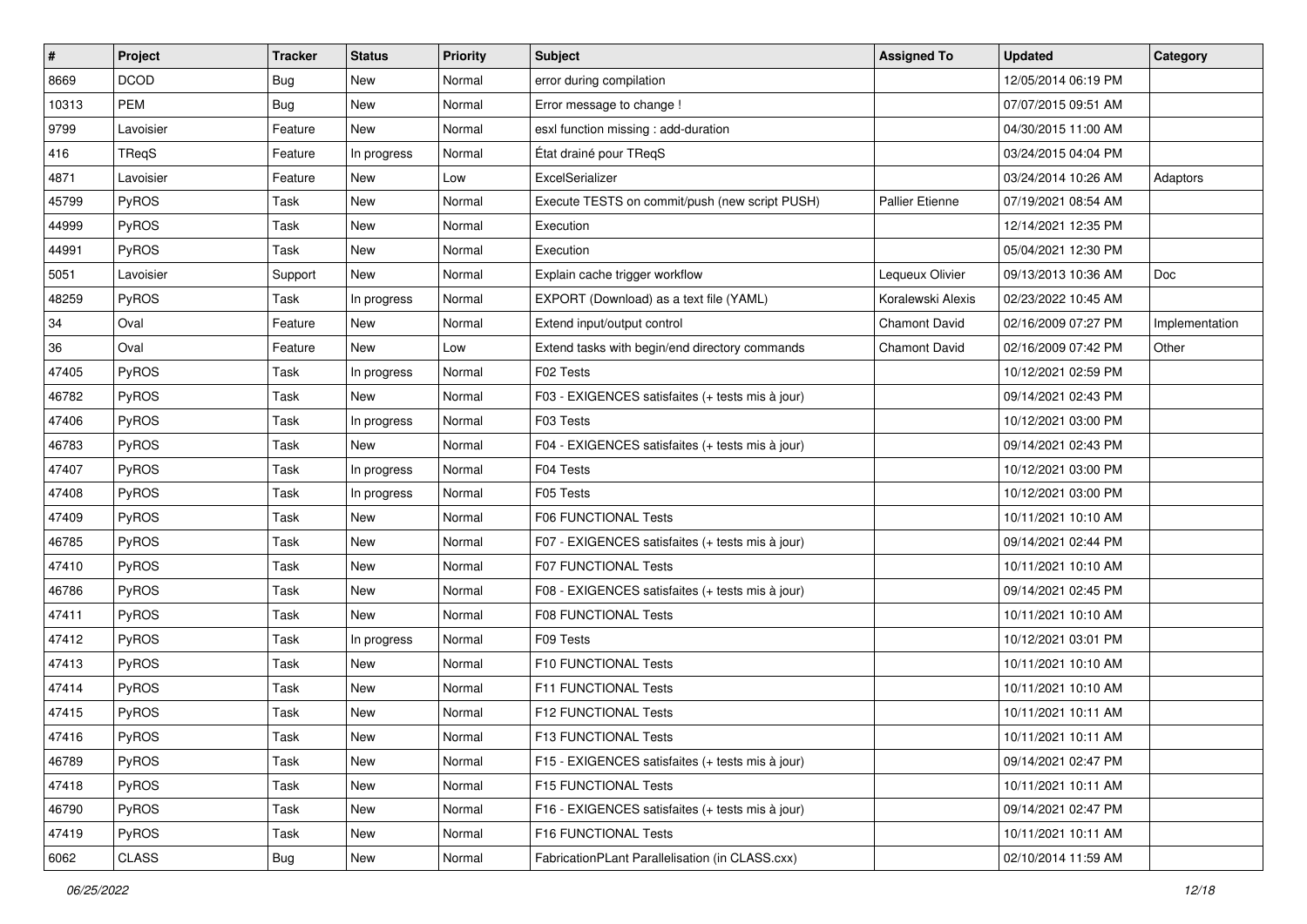| $\vert$ # | Project                 | <b>Tracker</b> | <b>Status</b> | <b>Priority</b> | <b>Subject</b>                                                                       | <b>Assigned To</b>                 | <b>Updated</b>      | Category        |
|-----------|-------------------------|----------------|---------------|-----------------|--------------------------------------------------------------------------------------|------------------------------------|---------------------|-----------------|
| 9695      | TRegS                   | <b>Bug</b>     | In progress   | Normal          | Facing ConcurrentModificationException?                                              | Chambon Bernard                    | 04/14/2015 04:12 PM |                 |
| 44732     | Atrium - IPNO           | Story          | <b>New</b>    | Normal          | Fermeture du projet?                                                                 | Poux Veronique                     | 04/21/2021 07:56 AM |                 |
| 7566      | Lavoisier               | <b>Bug</b>     | <b>New</b>    | Low             | fields of view "form" are disabled when they have default<br>value                   |                                    | 06/27/2014 04:53 PM | Console         |
| 8668      | <b>DCOD</b>             | Feature        | New           | Normal          | filterdiff is missing                                                                |                                    | 12/05/2014 06:17 PM |                 |
| 47885     | LabInvent               | Task           | <b>New</b>    | Normal          | filtrage (voir formulaire index)                                                     |                                    | 11/30/2021 01:30 PM |                 |
| 47877     | LabInvent               | Task           | New           | High            | find (search)                                                                        |                                    | 11/30/2021 03:43 PM |                 |
| 44518     | IN2P3-Forge             | <b>Bug</b>     | In progress   | High            | find-user dialog much slower since migration                                         | ROUET Jean-René                    | 05/05/2021 02:28 PM |                 |
| 2076      | LC <sub>2</sub>         | Feature        | <b>New</b>    | Low             | Finer grained report for boot Crocus script                                          |                                    | 10/11/2011 02:18 PM |                 |
| 49888     | PyROS                   | Task           | <b>New</b>    | Normal          | Firewall                                                                             |                                    | 03/16/2022 04:48 PM |                 |
| 7465      | Lavoisier               | <b>Bug</b>     | New           | Normal          | fix all the relative URL used by the web console                                     |                                    | 06/17/2014 04:57 PM | Console         |
| 44902     | <b>PyROS</b>            | Task           | New           | Normal          | Fix raw data                                                                         |                                    | 12/15/2021 07:33 AM |                 |
| 7040      | <b>Topology Manager</b> | <b>Bug</b>     | <b>New</b>    | Normal          | Fixing configure                                                                     |                                    | 04/30/2014 03:46 PM | Core TM         |
| 186       | <b>RIsngCons</b>        | Feature        | New           | Normal          | Flood limit                                                                          | <b>Puel Mattieu</b>                | 10/07/2009 01:07 PM |                 |
| 4184      | <b>ENX</b>              | <b>Bug</b>     | Feedback      | Normal          | fonctionnement ENX linux 64 bits avec gnat_pro-7.1.1                                 | Peyré Jean                         | 06/11/2013 09:11 PM | <b>Drivers</b>  |
| 47883     | LabInvent               | Task           | <b>New</b>    | Normal          | formulaire de recherche multi-critères                                               |                                    | 11/30/2021 01:30 PM |                 |
| 49258     | <b>PyROS</b>            | Task           | In progress   | Normal          | from IMPORT (upload) Seq (from yaml file)                                            | Koralewski Alexis                  | 02/23/2022 12:02 PM |                 |
| 7379      | <b>CLASS</b>            | Feature        | New           | Normal          | FrontEnd                                                                             | <b>MOUGINOT</b><br><b>Baptiste</b> | 06/11/2014 11:05 AM |                 |
| 5208      | <b>SIMGRID</b>          | Task           | Assigned      | Normal          | Function prototypes                                                                  | Veyre Pierre                       | 10/03/2013 11:42 AM |                 |
| 47401     | <b>PyROS</b>            | Task           | New           | Normal          | FUNCTIONAL TESTS - Each FEATURE functional tests                                     |                                    | 10/11/2021 11:42 AM |                 |
| 45552     | <b>PyROS</b>            | Task           | <b>New</b>    | Normal          | General configuration integration                                                    |                                    | 03/15/2022 11:15 PM |                 |
| 49120     | PyROS                   | Task           | New           | Normal          | General Design (structure, design, responsive, CSS)                                  |                                    | 01/29/2022 12:50 AM |                 |
| 48279     | <b>PyROS</b>            | Task           | <b>New</b>    | Normal          | General LOGGING (fichiers texte, écran en mode debug)                                |                                    | 03/16/2022 04:45 PM |                 |
| 49249     | <b>PyROS</b>            | Task           | In progress   | Normal          | General Menu for this feature                                                        |                                    | 02/03/2022 09:39 AM |                 |
| 7736      | <b>Topology Manager</b> | <b>Bug</b>     | <b>New</b>    | High            | Generate electronic config files without GTS                                         | Legay Eric                         | 09/22/2014 05:12 PM | <b>GUI</b>      |
| 45000     | <b>PyROS</b>            | Task           | New           | High            | Generic commands grammar description & management                                    |                                    | 05/06/2021 05:05 PM |                 |
| 45749     | <b>PyROS</b>            | Task           | In progress   | Normal          | Gérer le retrait et le retour d'un device (panne,<br>désactiver/réactiver un device) |                                    | 08/09/2021 10:42 AM |                 |
| 659       | <b>ENX</b>              | Feature        | New           | Normal          | Gestion des arbres DOM                                                               |                                    | 01/16/2013 11:33 AM | <b>ENX Core</b> |
| 3673      | Smurf                   | Bug            | Feedback      | Low             | gestion des options de smupdate                                                      | Wernli Fabien                      | 02/04/2013 11:13 AM |                 |
| 44358     | <b>PyROS</b>            | Task           | In progress   | Normal          | Gestion Kanban avec backlog (todo, doing, done), sprints                             | <b>Pallier Etienne</b>             | 05/06/2021 03:43 PM |                 |
| 7035      | <b>AGATA DAQ</b>        | Task           | Feedback      | High            | Get end of run magic script                                                          | Dosme Nicolas                      | 05/06/2014 02:07 PM |                 |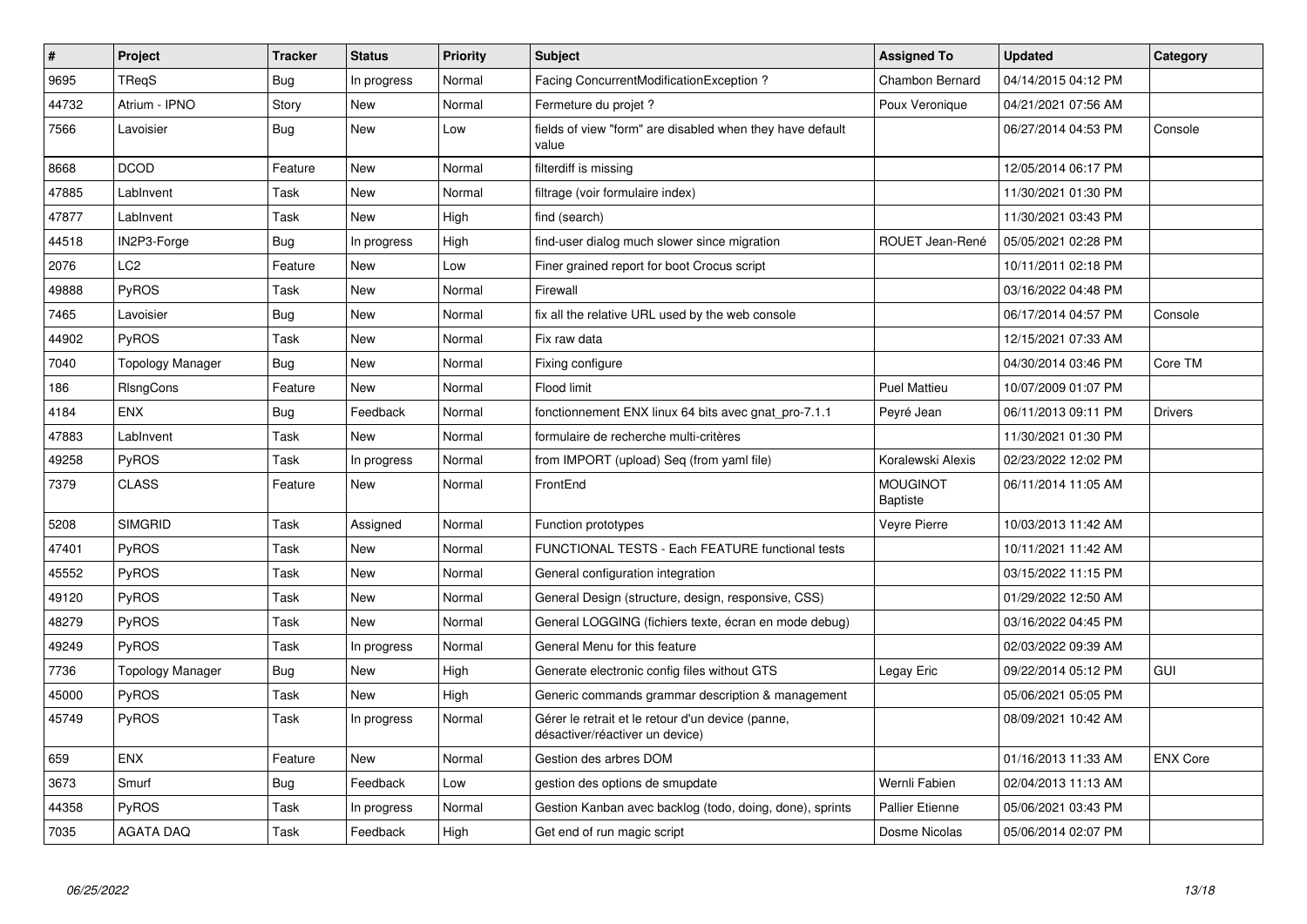| $\sharp$ | Project                  | Tracker    | <b>Status</b> | <b>Priority</b> | <b>Subject</b>                                                                              | <b>Assigned To</b>                 | <b>Updated</b>      | Category                      |
|----------|--------------------------|------------|---------------|-----------------|---------------------------------------------------------------------------------------------|------------------------------------|---------------------|-------------------------------|
| 44901    | PyROS                    | Task       | New           | Normal          | Get PLC mode changes (off/manu/auto) and alarms<br>(intrusion, e stop), and save them       |                                    | 12/15/2021 07:33 AM |                               |
| 44971    | <b>PyROS</b>             | Task       | New           | Normal          | Get the list of sequences to be planned                                                     |                                    | 05/03/2021 11:43 AM |                               |
| 49136    | PyROS                    | Task       | <b>New</b>    | Normal          | GF04-SECU - Logging integration                                                             |                                    | 01/29/2022 12:54 AM |                               |
| 748      | Pipelet                  | Feature    | <b>New</b>    | Low             | Git and CVS repositories                                                                    | Le Jeune Maude                     | 03/11/2011 11:41 AM |                               |
| 35       | Oval                     | Feature    | New           | Normal          | Give less importance to the build step                                                      | <b>Chamont David</b>               | 02/16/2009 07:41 PM | Documentation                 |
| 49890    | PyROS                    | Task       | <b>New</b>    | Normal          | Global Start & Stop (safe)                                                                  |                                    | 03/16/2022 04:52 PM |                               |
| 49223    | PyROS                    | Task       | In progress   | Normal          | Groupes                                                                                     | Klotz Alain                        | 02/02/2022 02:38 PM |                               |
| 7385     | <b>CLASS</b>             | Feature    | New           | High            | <b>GUI devellopment</b>                                                                     | <b>LENIAU Baptiste</b>             | 04/29/2015 12:15 PM |                               |
| 49876    | PyROS                    | Task       | <b>New</b>    | Normal          | Guitastro integration                                                                       |                                    | 03/16/2022 07:28 AM |                               |
| 5684     | <b>AGATA DAQ</b>         | Support    | New           | High            | Hard drive of anode                                                                         | Aubert Yann                        | 01/06/2014 09:24 AM |                               |
| 49887    | PyROS                    | Task       | <b>New</b>    | Normal          | Hardware                                                                                    |                                    | 03/16/2022 04:47 PM |                               |
| 45048    | <b>PyROS</b>             | Task       | <b>New</b>    | Normal          | HARDWARE DEVICES definition, test, config, management                                       |                                    | 10/08/2021 05:51 PM |                               |
| 47403    | PyROS                    | Task       | New           | Normal          | HIGH LEVEL FUNCTION TESTS - Transversal<br>functionalities TESTs involving several features |                                    | 10/11/2021 10:08 AM |                               |
| 631      | ftsmonitor               | Feature    | New           | Low             | History of a DN access                                                                      |                                    | 10/22/2010 10:10 AM |                               |
| 9558     | TReqS                    | <b>Bug</b> | New           | Normal          | hpss_cache                                                                                  | <b>Brinette</b><br>Pierre-Emmanuel | 04/14/2015 04:15 PM |                               |
| 9736     | TRegS                    | <b>Bug</b> | Suspended     | Low             | hpss SetLoginCred + hpss PurgeLoginCred                                                     |                                    | 09/21/2015 03:30 PM | <b>HPSS API</b>               |
| 9491     | JEM-EUSO                 | Support    | New           | Normal          | I need to access also to AWG Euso balloon documents                                         |                                    | 03/18/2015 03:36 PM |                               |
| 5009     | Lavoisier                | Feature    | <b>New</b>    | Low             | <b>ICalRenderer</b>                                                                         |                                    | 01/21/2014 06:02 PM | Adaptors                      |
| 5008     | Lavoisier                | Feature    | New           | Low             | <b>ICalSerializer</b>                                                                       |                                    | 01/21/2014 06:01 PM | Adaptors                      |
| 4937     | <b>DCOD</b>              | Feature    | <b>New</b>    | Low             | Implement Hobbit/Zabbix scripts                                                             | Grave Xavier                       | 08/27/2013 11:19 AM |                               |
| 5210     | <b>SIMGRID</b>           | Task       | Assigned      | Normal          | Implement Lua bindings for MSG_STORAGE functions                                            | Veyre Pierre                       | 10/03/2013 11:45 AM |                               |
| 4934     | Lavoisier                | Feature    | New           | Low             | implement some additional cache adaptors                                                    |                                    | 02/07/2014 04:59 PM | Adaptors                      |
| 8405     | Lavoisier                | Feature    | New           | Normal          | implement XPath function choose_not_null(arg1, arg2)                                        |                                    | 10/30/2014 02:21 PM | Engine                        |
| 26907    | Lavoisier                | Feature    | New           | Normal          | implement XPath function format-number()                                                    |                                    | 01/10/2018 03:18 PM | <b>XML Template</b><br>Engine |
| 45051    | PyROS                    | Task       | New           | Normal          | Implémenter le protocole Indi avec une classe<br>DeviceControllerIndi                       |                                    | 05/06/2021 05:05 PM |                               |
| 742      | SphereLib                | Task       | <b>New</b>    | Normal          | Import des binaires fits                                                                    | Le Jeune Maude                     | 06/09/2010 07:24 PM |                               |
| 2109     | LPC Service Informatique | Support    | New           | Low             | imprimantes                                                                                 | Jammes Fabrice                     | 10/19/2011 10:12 AM |                               |
| 11484    | Lavoisier                | Feature    | New           | Low             | improve command "lavoisier-upgrade.sh"                                                      |                                    | 04/10/2018 11:06 AM |                               |
| 8241     | Lavoisier                | Feature    | New           | Normal          | improve dropdown list of view "form"                                                        |                                    | 10/15/2014 06:05 PM | Engine                        |
| 9467     | Lavoisier                | Feature    | New           | Normal          | improve flexibility of JSONRenderer                                                         |                                    | 03/16/2015 01:54 PM | Adaptors                      |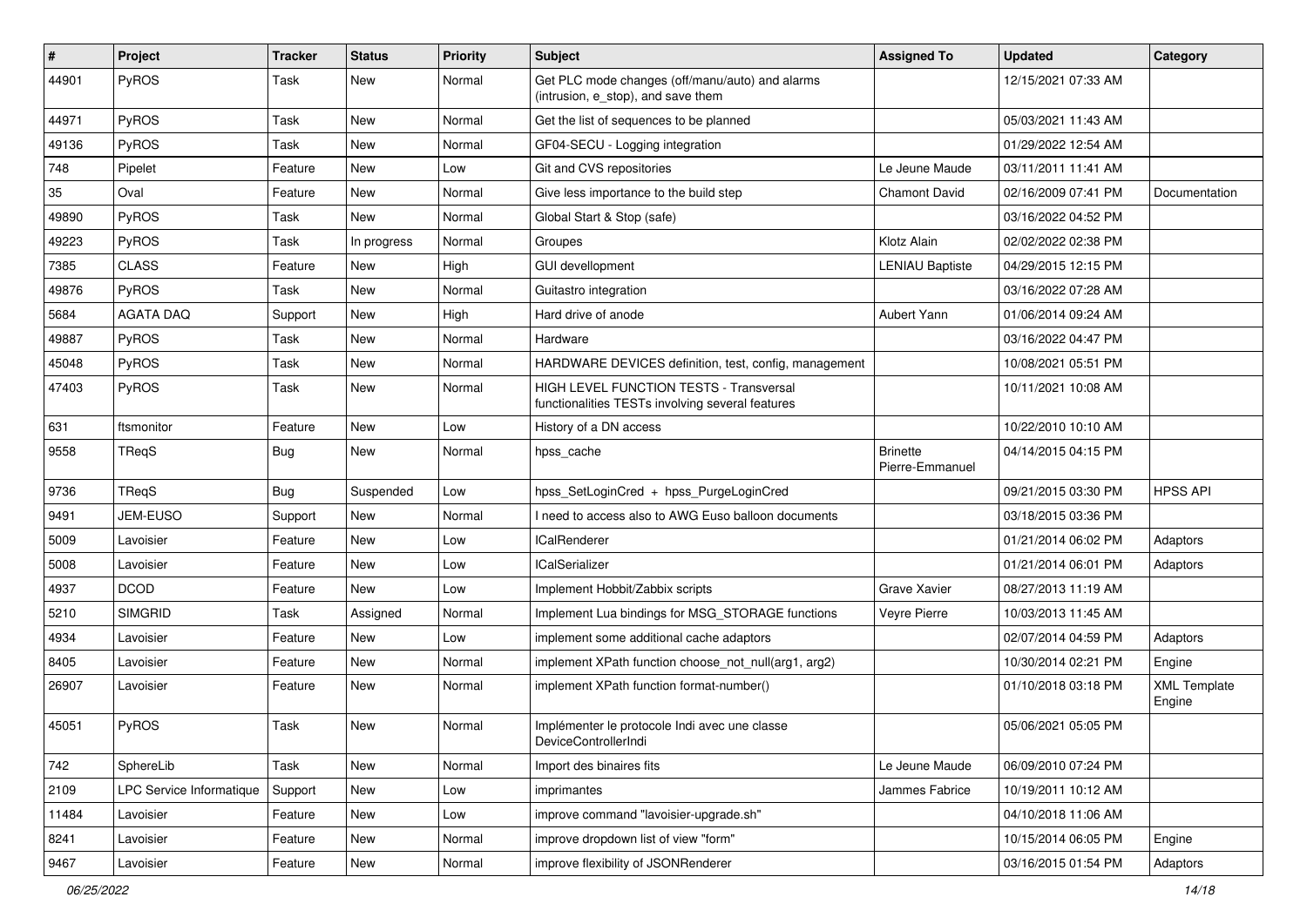| ∦     | <b>Project</b>                | <b>Tracker</b> | <b>Status</b> | <b>Priority</b> | <b>Subject</b>                                                                             | <b>Assigned To</b> | <b>Updated</b>      | Category |
|-------|-------------------------------|----------------|---------------|-----------------|--------------------------------------------------------------------------------------------|--------------------|---------------------|----------|
| 13262 | C <sub>3</sub> F <sub>2</sub> | Bug            | <b>New</b>    | Normal          | improve management of Lomon parameters to explain non<br>convergence                       |                    | 05/02/2016 10:04 AM |          |
| 1231  | LC <sub>2</sub>               | Feature        | Assigned      | Low             | Include boot in the Crocus Thread                                                          | Lafage Vincent     | 01/12/2011 12:16 AM |          |
| 1232  | LC <sub>2</sub>               | Feature        | Assigned      | Low             | Include parseCrocusVersion in the Crocus Thread                                            | Lafage Vincent     | 01/12/2011 12:18 AM |          |
| 47942 | LabInvent                     | Task           | <b>New</b>    | High            | index (generic)                                                                            |                    | 11/30/2021 03:48 PM |          |
| 47914 | LabInvent                     | Task           | <b>New</b>    | High            | index (generic)                                                                            |                    | 11/30/2021 03:50 PM |          |
| 10315 | Lavoisier                     | Feature        | <b>New</b>    | Normal          | Index size of IndexedFileCache plugin is limited by the max<br>number of inodes            |                    | 07/07/2015 10:12 AM | Adaptors |
| 45340 | <b>PyROS</b>                  | Task           | <b>New</b>    | Normal          | <b>INITIAL DATA (fixtures)</b>                                                             | Koralewski Alexis  | 12/14/2021 12:09 PM |          |
| 500   | TReqS                         | Feature        | <b>New</b>    | Low             | Injecter les information d'opération vers COLLOS                                           |                    | 03/24/2015 04:29 PM |          |
| 44338 | PyROS                         | Task           | In progress   | High            | Installation docker au CNES (sur VM)                                                       | Koralewski Alexis  | 12/14/2021 11:39 AM |          |
| 44354 | <b>PyROS</b>                  | Task           | In progress   | High            | Installer, tester, faire fonctionner, et comprendre ce<br>protocole sur linux              | Klotz Alain        | 05/06/2021 02:47 PM |          |
| 47926 | LabInvent                     | Task           | New           | High            | Instance DEMO docker - à installer sur hyp2 puis sur VM<br>pweb3                           |                    | 12/13/2021 11:07 AM |          |
| 48223 | LabInvent                     | Task           | <b>New</b>    | Normal          | instance perso (docker)                                                                    |                    | 12/13/2021 11:08 AM |          |
| 49137 | PyROS                         | Task           | <b>New</b>    | Normal          | Integration Guitastro lib                                                                  | Klotz Alain        | 02/02/2022 03:27 PM |          |
| 47402 | PyROS                         | Task           | New           | Normal          | INTEGRATION TESTS - FEATURES integration tests with<br>each other                          |                    | 10/11/2021 10:07 AM |          |
| 959   | SphereLib                     | Feature        | <b>New</b>    | Low             | intégrer ginp                                                                              |                    | 10/06/2010 11:30 AM |          |
| 5267  | <b>SIMGRID</b>                | Task           | Assigned      | Normal          | IO Bench script                                                                            |                    | 10/07/2013 12:08 AM |          |
| 5199  | <b>RENOIR chat</b>            | Task           | <b>New</b>    | Low             | lpython notebook                                                                           | Zoubian Julien     | 10/03/2013 12:59 AM |          |
| 5209  | <b>SIMGRID</b>                | Task           | Assigned      | Normal          | Java bindings for MSG STORAGE                                                              | Vevre Pierre       | 10/03/2013 11:44 AM |          |
| 48784 | <b>XLDP</b>                   | Bug            | <b>New</b>    | Normal          | Jobs en erreurs depuis le 19/01 19h30                                                      |                    | 01/20/2022 10:12 AM |          |
| 5201  | RENOIR chat                   | Task           | <b>New</b>    | Low             | Julia: a fast dynamic language for technical computing                                     | Zoubian Julien     | 10/03/2013 02:40 AM |          |
| 5198  | <b>RENOIR chat</b>            | Task           | <b>New</b>    | Low             | Laboratory for visual learning (LVL)                                                       | Zoubian Julien     | 10/03/2013 12:56 AM |          |
| 48284 | PyROS                         | Task           | <b>New</b>    | Normal          | Lancement auto et gestion des Components associés (qui<br>sont aussi des DeviceController) |                    | 12/14/2021 12:20 PM |          |
| 48286 | PyROS                         | Task           | <b>New</b>    | Normal          | Lancement auto et gestion des éventuels AgentDevices<br>associés                           |                    | 12/14/2021 12:22 PM |          |
| 48285 | <b>PyROS</b>                  | Task           | <b>New</b>    | Normal          | Lancement auto et gestion du DeviceController associé                                      |                    | 12/14/2021 12:22 PM |          |
| 5719  | <b>Topology Manager</b>       | Feature        | <b>New</b>    | Low             | Launching server easily                                                                    | Dosme Nicolas      | 01/09/2014 03:53 PM | Core TM  |
| 8240  | Lavoisier                     | Feature        | New           | Normal          | LDAPConnector/LDIFSerializer should generate data in<br><b>DSML</b> format                 |                    | 10/15/2014 06:02 PM | Adaptors |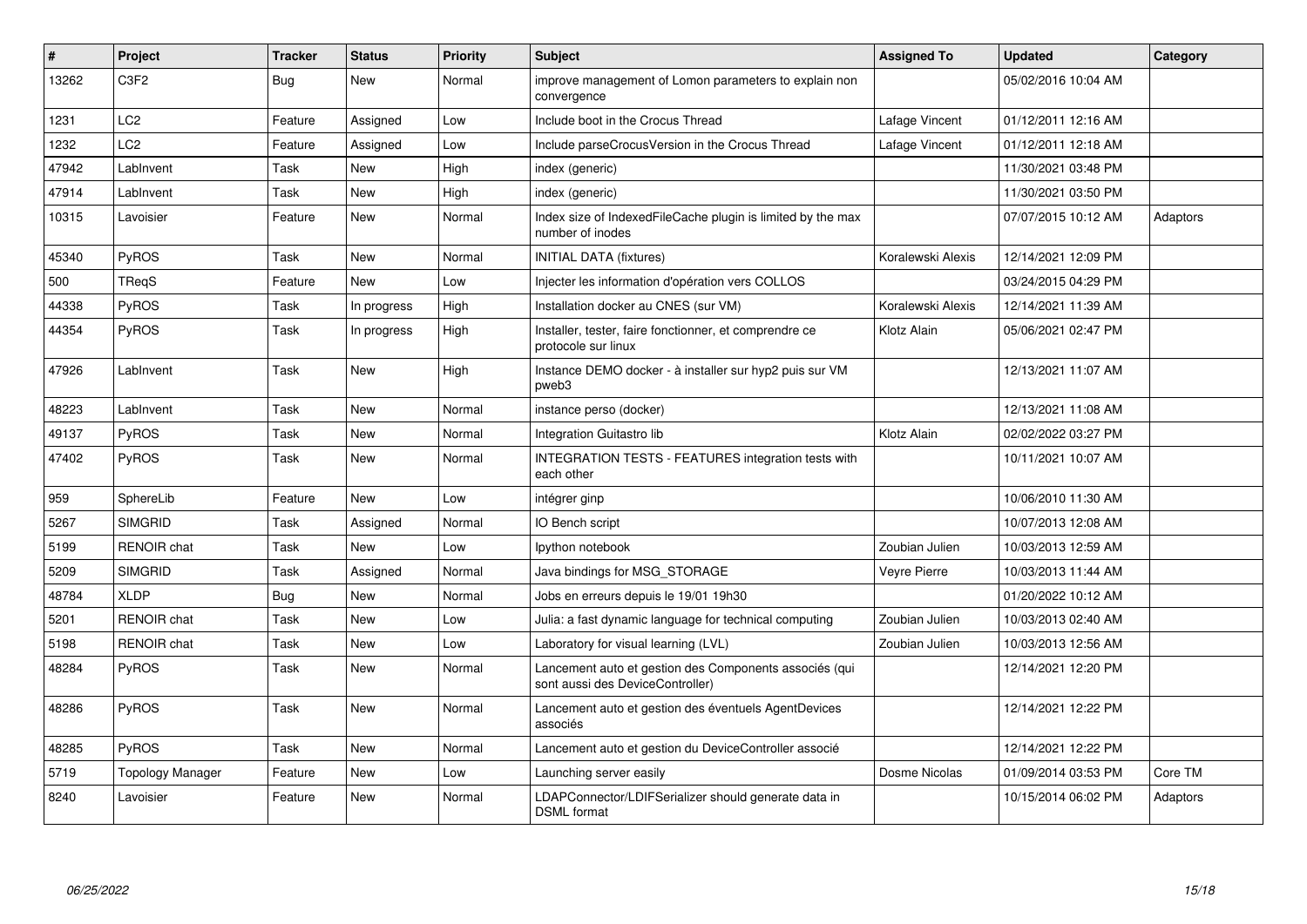| #     | Project                              | <b>Tracker</b> | <b>Status</b> | <b>Priority</b> | <b>Subject</b>                                                                                                                                       | <b>Assigned To</b>     | <b>Updated</b>      | Category        |
|-------|--------------------------------------|----------------|---------------|-----------------|------------------------------------------------------------------------------------------------------------------------------------------------------|------------------------|---------------------|-----------------|
| 45007 | PyROS                                | Task           | In progress   | Normal          | Le système doit pouvoir démarrer et s'organiser<br>automatiquement à partir de la configuration de<br>l'observatoire                                 | Koralewski Alexis      | 05/24/2022 02:54 PM |                 |
| 44366 | PyROS                                | Task           | <b>New</b>    | Normal          | Licence (GPL)                                                                                                                                        | <b>Pallier Etienne</b> | 04/29/2021 10:50 AM |                 |
| 44362 | PyROS                                | Task           | <b>New</b>    | High            | Lier commits à tasks (commit auto close tasks)                                                                                                       | <b>Pallier Etienne</b> | 03/29/2021 03:49 PM |                 |
| 47934 | LabInvent                            | Task           | New           | High            | LIFECYCLE (Status) : CREATED => (TBO) => VALIDATED<br>=> TBA => ARCHIVED                                                                             |                        | 11/30/2021 03:43 PM |                 |
| 87    | RIsngCons                            | Feature        | New           | Low             | Limiter la taille du cache                                                                                                                           |                        | 03/30/2009 03:32 PM |                 |
| 47440 | PyROS                                | Task           | <b>New</b>    | Normal          | <b>LIVRABLES</b>                                                                                                                                     |                        | 10/11/2021 11:29 AM |                 |
| 8262  | Pipelet                              | Feature        | <b>New</b>    | Normal          | LocalRepository: recursive search of segment source script                                                                                           |                        | 10/19/2014 05:13 PM |                 |
| 1337  | Pipelet                              | Task           | <b>New</b>    | Normal          | logged subprocess improvement                                                                                                                        |                        | 03/08/2011 09:07 PM |                 |
| 9534  | Pipelet                              | Feature        | New           | Normal          | logging of stdout and stderr                                                                                                                         |                        | 03/25/2015 02:31 PM |                 |
| 8217  | Lavoisier                            | Bug            | <b>New</b>    | Normal          | Logo demo view seems broken                                                                                                                          |                        | 10/13/2014 02:06 PM |                 |
| 31881 | Narval Standalone                    | Feature        | New           | Normal          | Logs de l'instance                                                                                                                                   | Théo Le Guen           | 04/24/2018 03:59 PM |                 |
| 45004 | PyROS                                | Task           | <b>New</b>    | High            | MAIN CONFIG FILE - Décrire dans un fichier texte la<br>configuration complète d'une UNIT (monture) et tous ses<br>composants et instruments associés |                        | 01/29/2022 01:25 AM |                 |
| 5447  | <b>ENX</b>                           | <b>Bug</b>     | <b>New</b>    | Low             | make distclean - DCOD                                                                                                                                | Legay Eric             | 11/13/2013 04:05 PM | <b>ENX Core</b> |
| 45046 | PyROS                                | Task           | <b>New</b>    | Normal          | Manual mode                                                                                                                                          |                        | 12/14/2021 12:34 PM |                 |
| 47444 | PyROS                                | Task           | New           | Normal          | MANUELS UTILISATION, INSTALLATION, ET<br><b>MAINTENANCE</b>                                                                                          |                        | 10/11/2021 11:31 AM |                 |
| 5688  | Electronic Control and<br>Monitoring | Task           | New           | Low             | Mercurialiser configuration files                                                                                                                    | Legay Eric             | 12/19/2013 09:59 AM |                 |
| 44361 | <b>PyROS</b>                         | Task           | In progress   | High            | Mettre à jour gitlab in2p3 et changer le remote de nous tous<br>(remplace irap)                                                                      | <b>Pallier Etienne</b> | 05/06/2021 03:37 PM |                 |
| 44867 | PyROS                                | Task           | <b>New</b>    | High            | Mettre les TASKS dans la version v0.1 prévue pour juin,<br>dans doc-specs et dans redmine (puis planifier aussi les<br>autres versions futures)      | <b>Pallier Etienne</b> | 05/06/2021 06:19 PM |                 |
| 44329 | PyROS                                | Task           | <b>New</b>    | High            | Migration gitlab sur IN2P3                                                                                                                           |                        | 12/14/2021 12:08 PM |                 |
| 767   | SphereLib                            | Task           | <b>New</b>    | Normal          | Mise au propre des include de la lib                                                                                                                 |                        | 06/16/2010 11:36 AM |                 |
| 47873 | LabInvent                            | Task           | New           | Normal          | Model (Entity & Table)                                                                                                                               |                        | 12/01/2021 09:37 AM |                 |
| 7486  | <b>Topology Manager</b>              | Feature        | New           | Normal          | Modification of information                                                                                                                          |                        | 06/19/2014 02:41 PM | <b>GUI</b>      |
| 48758 | LabInvent                            | Task           | New           | Immediate       | Modifs demandées par C. Feugeade le 18/1/22                                                                                                          | Pallier Etienne        | 01/19/2022 04:22 PM |                 |
| 5217  | <b>SIMGRID</b>                       | Task           | Assigned      | Normal          | Modify msg_file_t implementation                                                                                                                     | Veyre Pierre           | 10/03/2013 03:45 PM |                 |
| 42    | <b>ENX</b>                           | Feature        | New           | Urgent          | Module ID Handler                                                                                                                                    |                        | 06/05/2013 02:27 PM | <b>ENX Core</b> |
| 44998 | PyROS                                | Task           | New           | Normal          | Monitoring: Check & log continuously instrument (or<br>telescope) status                                                                             |                        | 12/14/2021 12:33 PM |                 |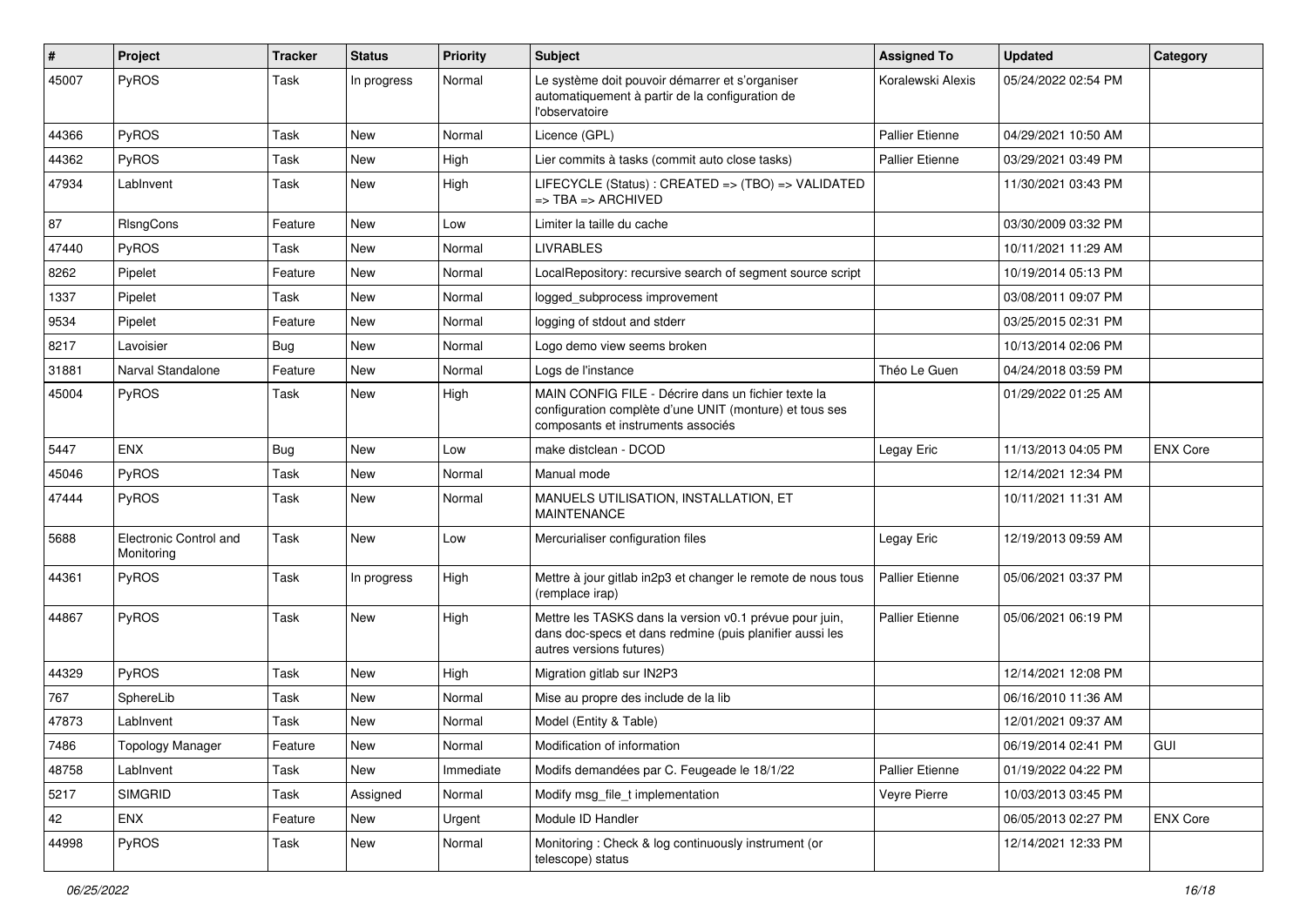| $\pmb{\#}$ | Project                 | <b>Tracker</b> | <b>Status</b> | <b>Priority</b> | Subject                                                                                                | <b>Assigned To</b>                 | <b>Updated</b>      | Category                         |
|------------|-------------------------|----------------|---------------|-----------------|--------------------------------------------------------------------------------------------------------|------------------------------------|---------------------|----------------------------------|
| 44990      | PyROS                   | Task           | <b>New</b>    | Normal          | Monitoring: Check & log continuously Telescope and<br>instruments status, and make a general synthesis |                                    | 05/04/2021 12:30 PM |                                  |
| 9548       | TReqS                   | Task           | <b>New</b>    | Normal          | Move doc from git project to elsewhere                                                                 | <b>Brinette</b><br>Pierre-Emmanuel | 03/27/2015 09:59 AM | Dev, and build<br>settings       |
| 5211       | <b>SIMGRID</b>          | Task           | Assigned      | Normal          | MSG_STORAGE functions documentation                                                                    | Veyre Pierre                       | 10/03/2013 11:46 AM |                                  |
| 9789       | <b>CLASS</b>            | Feature        | New           | Normal          | Multi Stream in EQM                                                                                    |                                    | 04/29/2015 12:12 PM |                                  |
| 9788       | <b>CLASS</b>            | Feature        | New           | Normal          | Multi Stream in FabricationPlant                                                                       |                                    | 04/29/2015 12:10 PM |                                  |
| 9787       | <b>CLASS</b>            | Feature        | <b>New</b>    | Normal          | Multi Stream in FabricationPlant/EQM                                                                   |                                    | 04/29/2015 12:10 PM |                                  |
| 10065      | <b>CLASS</b>            | Support        | <b>New</b>    | Normal          | Multi-Threading in CLASS                                                                               |                                    | 06/05/2015 11:30 AM |                                  |
| 10227      | <b>CLASS</b>            | Feature        | New           | Immediate       | <b>MURE GUI</b>                                                                                        | <b>MOUGINOT</b><br><b>Baptiste</b> | 06/23/2015 01:36 PM |                                  |
| 10498      | TReqS                   | <b>Bug</b>     | In progress   | Normal          | Mysql Deadlock                                                                                         |                                    | 08/03/2015 08:44 AM |                                  |
| 7072       | <b>Topology Manager</b> | Feature        | Feedback      | Normal          | name main detector                                                                                     | Michelagnoli<br>Caterina           | 05/12/2014 01:59 PM | GUI                              |
| 656        | <b>ENX</b>              | Feature        | New           | Low             | named register                                                                                         |                                    | 01/30/2013 03:59 PM | <b>ENX Core</b>                  |
| 5527       | <b>ENX</b>              | Feature        | <b>New</b>    | Low             | Named register list                                                                                    |                                    | 11/18/2013 05:30 PM | <b>Drivers</b>                   |
| 27459      | Lavoisier               | <b>Bug</b>     | <b>New</b>    | Normal          | namespace disappear when root node is renamed                                                          | Reynaud Sylvain                    | 01/31/2018 02:44 PM | <b>XML Template</b><br>Engine    |
| 35692      | Lavoisier               | <b>Bug</b>     | New           | Normal          | namespace not removed for a given use-case                                                             |                                    | 11/27/2018 05:35 PM |                                  |
| 7490       | <b>Topology Manager</b> | <b>Bug</b>     | <b>New</b>    | Normal          | Needed libp42.so.1                                                                                     |                                    | 06/19/2014 11:15 PM | Core TM                          |
| 4788       | <b>RENOIR chat</b>      | Task           | <b>New</b>    | Low             | Nemo3 / SuperNemo experiments                                                                          |                                    | 07/09/2013 06:26 PM |                                  |
| 49885      | PyROS                   | Task           | <b>New</b>    | Normal          | Network                                                                                                |                                    | 03/16/2022 04:46 PM |                                  |
| 9790       | <b>CLASS</b>            | Feature        | <b>New</b>    | High            | neutron & y Spectrum calculation                                                                       |                                    | 04/29/2015 12:15 PM |                                  |
| 45040      | PyROS                   | Task           | <b>New</b>    | High            | NEW Agent v2 basé sur new config yaml (base pour F09)                                                  | <b>Pallier Etienne</b>             | 01/29/2022 01:04 AM |                                  |
| 35044      | operations-portal-users | Feature        | <b>New</b>    | Normal          | New ROD dashboard                                                                                      |                                    | 09/20/2018 10:42 AM | Dashboard                        |
| 1082       | Oval                    | Bug            | <b>New</b>    | Low             | <b>NO DIFF</b>                                                                                         |                                    | 11/16/2010 11:44 AM | <b>Command Line</b><br>Interface |
| 10871      | <b>CLASS</b>            | Feature        | <b>New</b>    | Normal          | <b>Nominal Power</b>                                                                                   |                                    | 09/10/2015 05:27 PM |                                  |
| 47886      | LabInvent               | Task           | <b>New</b>    | Urgent          | <b>Notifications</b>                                                                                   |                                    | 11/30/2021 03:45 PM |                                  |
| 27570      | Lavoisier               | Feature        | New           | Normal          | Notified Trigger should bypass attribute @ignore-during                                                |                                    | 02/02/2018 03:05 PM | Engine                           |
| 49219      | PyROS                   | Task           | In progress   | Normal          | Nouvelle image                                                                                         | Klotz Alain                        | 02/02/2022 02:38 PM |                                  |
| 8379       | Lavoisier               | <b>Bug</b>     | New           | Normal          | NullPointerException at startup                                                                        |                                    | 10/28/2014 04:49 PM |                                  |
| 44363      | PyROS                   | Task           | In progress   | High            | ODJ & CR Réunions                                                                                      | <b>Pallier Etienne</b>             | 05/06/2021 06:18 PM |                                  |
| 7073       | <b>Topology Manager</b> | <b>Bug</b>     | New           | Normal          | Off on GTS tree                                                                                        |                                    | 05/07/2014 04:55 PM | Core TM                          |
| 44896      | PyROS                   | Task           | New           | Normal          | On peut consulter la liste des SP                                                                      |                                    | 06/18/2021 03:17 PM |                                  |